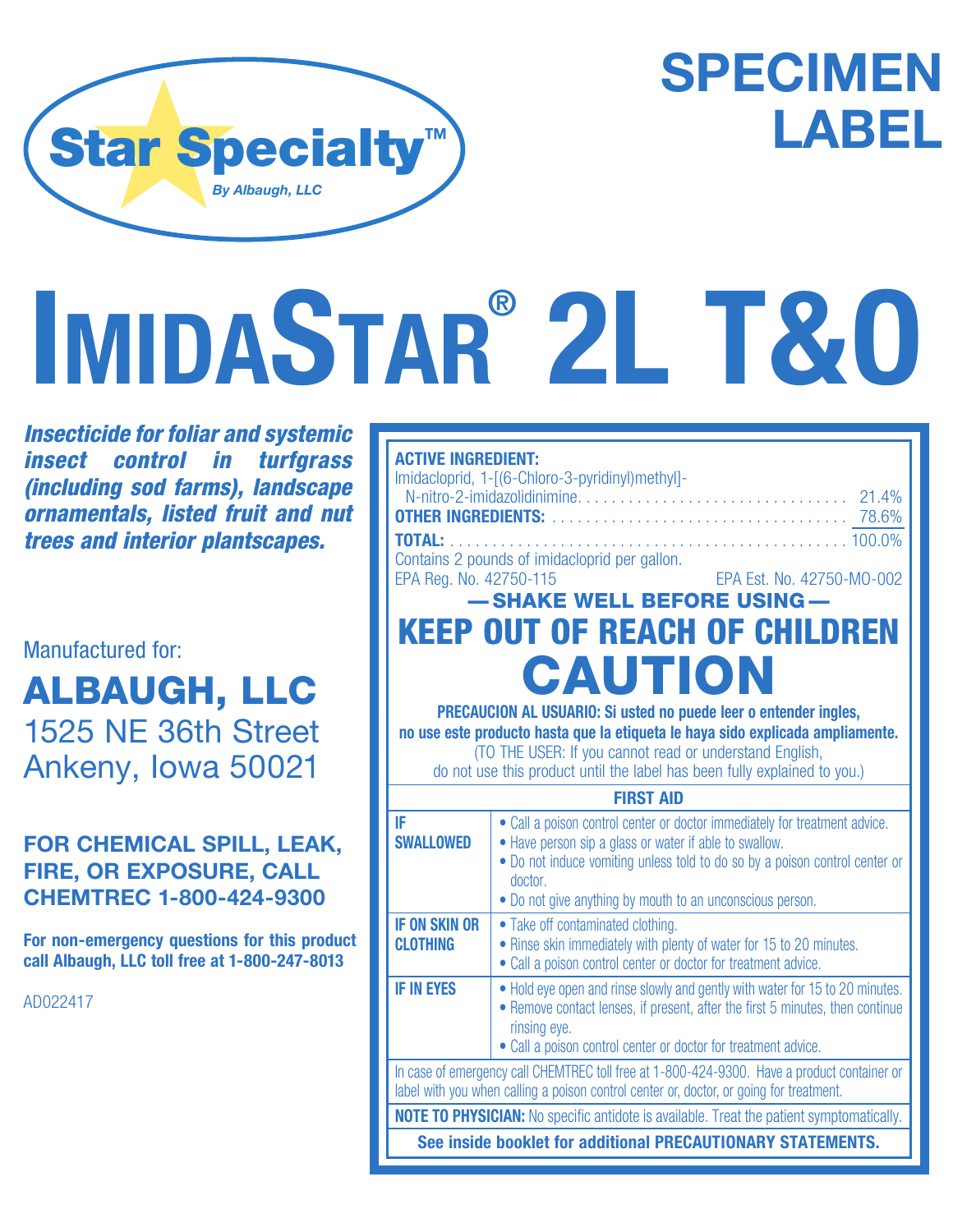## PRECAUTIONARY STATEMENTS

## HAZARDS TO HUMANS AND DOMESTIC ANIMALS

CAUTION: Harmful if swallowed. Harmful if absorbed through skin. Causes moderate eye irritation. Avoid contact with eyes, skin, or clothing.

#### Applicators and Other Handlers Must Wear:

- 1. Long-sleeved shirt and long pants
- 2. Chemical resistant gloves made out of: barrier laminate, butyl rubber  $\geq 14$  mils, nitrile rubber  $\geq 14$  mils, neo-
- prene rubber  $\geq 14$  mils, natural rubber  $\geq 14$  mils, polyethylene, polyvinyl chloride  $\geq 14$  mils, or viton  $\geq 14$  mils. 3. Shoes plus socks
- 

Follow manufacturer's instructions for cleaning/ maintaining personal protective equipment, PPE. If no such instructions for washables exist, use detergent and hot water. Keep and wash PPE separately from other laundry.

## ENGINEERING CONTROLS STATEMENTS:

When handlers use closed systems, enclosed cabs, or aircraft in a manner that meets the requirements listed in the Worker Protection Standard (WPS) for agricultural pesticides [40 CFR 170.240(d)(4-6)], the handler PPE requirements may be reduced or modified as specified in the WPS.

## USER SAFETY RECOMMENDATIONS

#### User should:

- 1. Wash hands before eating, drinking, chewing gum, using tobacco or using the toilet.
- 2. Remove clothing immediately if pesticide gets inside. Then wash thoroughly and put on clean clothing.
- 3. Remove PPE immediately after handling this product. Wash the outside of gloves before removing. As soon as possible, wash thoroughly and change into clean clothing.

## ENVIRONMENTAL HAZARDS

This product is highly toxic to aquatic invertebrates. Do not apply directly to water, or to areas where surface water is present or to intertidal areas below the mean high water mark. Do not contaminate water when disposing of equipment washwaters.

This product is highly toxic to bees exposed to direct treatment or residues on blooming crops or weeds. Do not apply this product or allow it to drift to blooming crops or weeds if bees are foraging the treatment area.

This chemical demonstrates the properties and characteristics associated with chemicals detected in groundwater. The use of this chemical in areas where soils are permeable, particularly where the water table is shallow, may result in groundwater contamination.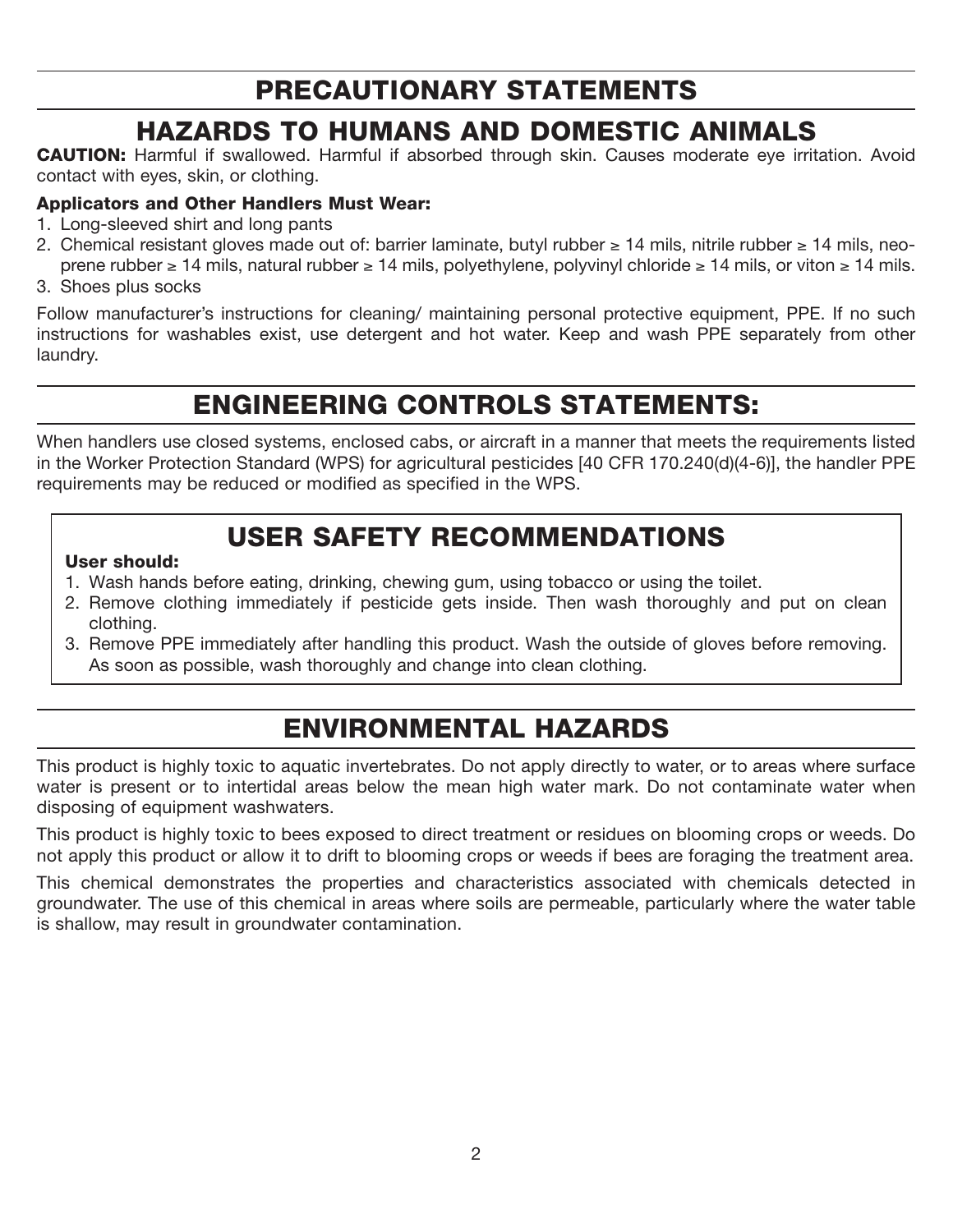## PROTECTION OF POLLINATORS



APPLICATION RESTRICTIONS EXIST FOR THIS PRODUCT BECAUSE OF RISK TO BEES AND OTHER INSECT POLLINATORS. FOLLOW APPLICATION RESTRICTIONS FOUND IN THE DIRECTIONS FOR USE TO PROTECT POLLINATORS.



Look for the bee hazard icon **in the Directions for Use** for each application site for specific use restrictions and instructions to protect bees and other insect pollinators.

### This product can kill bees and other insect pollinators.

Bees and other insect pollinators will forage on plants when they flower, shed pollen, or produce nectar.

#### Bees and other insect pollinators can be exposed to this pesticide from:

- $\circ$  Direct contact during foliar applications, or contact with residues on plant surfaces after foliar applications
- $\circ$  Ingestion of residues in nectar and pollen when the pesticide is applied as a seed treatment, soil, tree injection, as well as foliar applications.

#### When Using This Product Take Steps To:

- $\circ$  Minimize exposure of this product to bees and other insect pollinators when they are foraging on pollinator attractive plants around the application site.
- o Minimize drift of this product on to beehives or to off-site pollinator attractive habitat. Drift of this product onto beehives or off-site to pollinator attractive habitat can result in bee kills.

Information on protecting bees and other insect pollinators may be found at the Pesticide Environmental Stewardship website at:

http://pesticidestewardship.org/PollinatorProtection/Pages/default.aspx.

Pesticide incidents (for example, bee kills) should immediately be reported to the state/tribal lead agency. For contact information for your state, go to: www.aapco.org/officials.html. Pesticide incidents should also be reported to the National Pesticide Information Center at: www.npic.orst.edu or directly to EPA at: beekill@epa.gov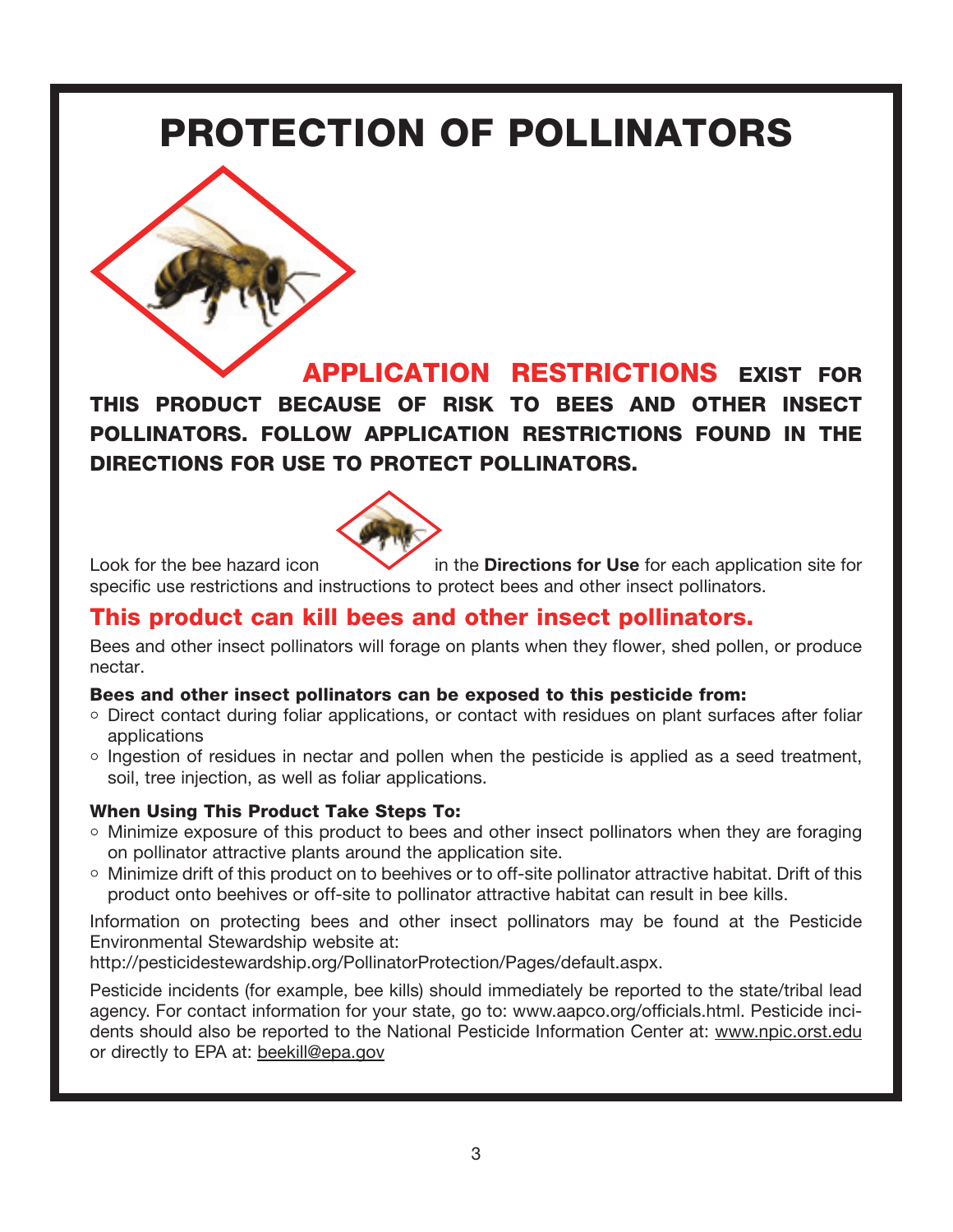## DIRECTIONS FOR USE

It is a violation of Federal law to use this product in a manner inconsistent with its labeling.

Do not apply this product in a way that will contact workers or other persons, either directly or through drift. Only protected handlers may be in the area during application. For any requirements specific to your State or Tribe, consult the agency responsible for pesticide regulation.

See individual sites for specific pollinator protection application restrictions. If none exist under the specific site, for outdoor foliar applications, follow these application directions.



#### FOR FOOD CROPS AND COMMERCIALLY GROWN ORNAMENTALS NOT UNDER CON-TRACT FOR POLLINATION SERVICES BUT ARE ATTRACTIVE TO POLLINATORS

 Do not apply this product while bees are foraging. Do not apply this product until flowering is complete and all petals have fallen unless one of the following conditions is met:

- The application is made to the target site after sunset
- The application is made to the target site when temperatures are below 55°F
- The application is made in accordance with a government-initiated public health response
- The application is made in accordance with an active state-administered apiary registry program where beekeepers are notified no less than 48-hours prior to the time of the planned application so that the bees can be removed, covered or otherwise protected prior to spraying
- The application is made due to an imminent threat of significant crop loss, and a documented determination consistent with an IPM plan or predetermined economic threshold is met. Every effort should be made to notify beekeepers no less than 48-hours prior to the time of the planned application so that the bees can be removed, covered or otherwise protected prior to spraying.



#### FOR NON-AGRICULTURAL USE SITES:

- Do not apply IMIDASTAR® 2L T&O while bees are foraging.
- Do not apply IMIDASTAR® 2L T&O to plants that are flowering.
- Only apply after all flower petals have fallen off.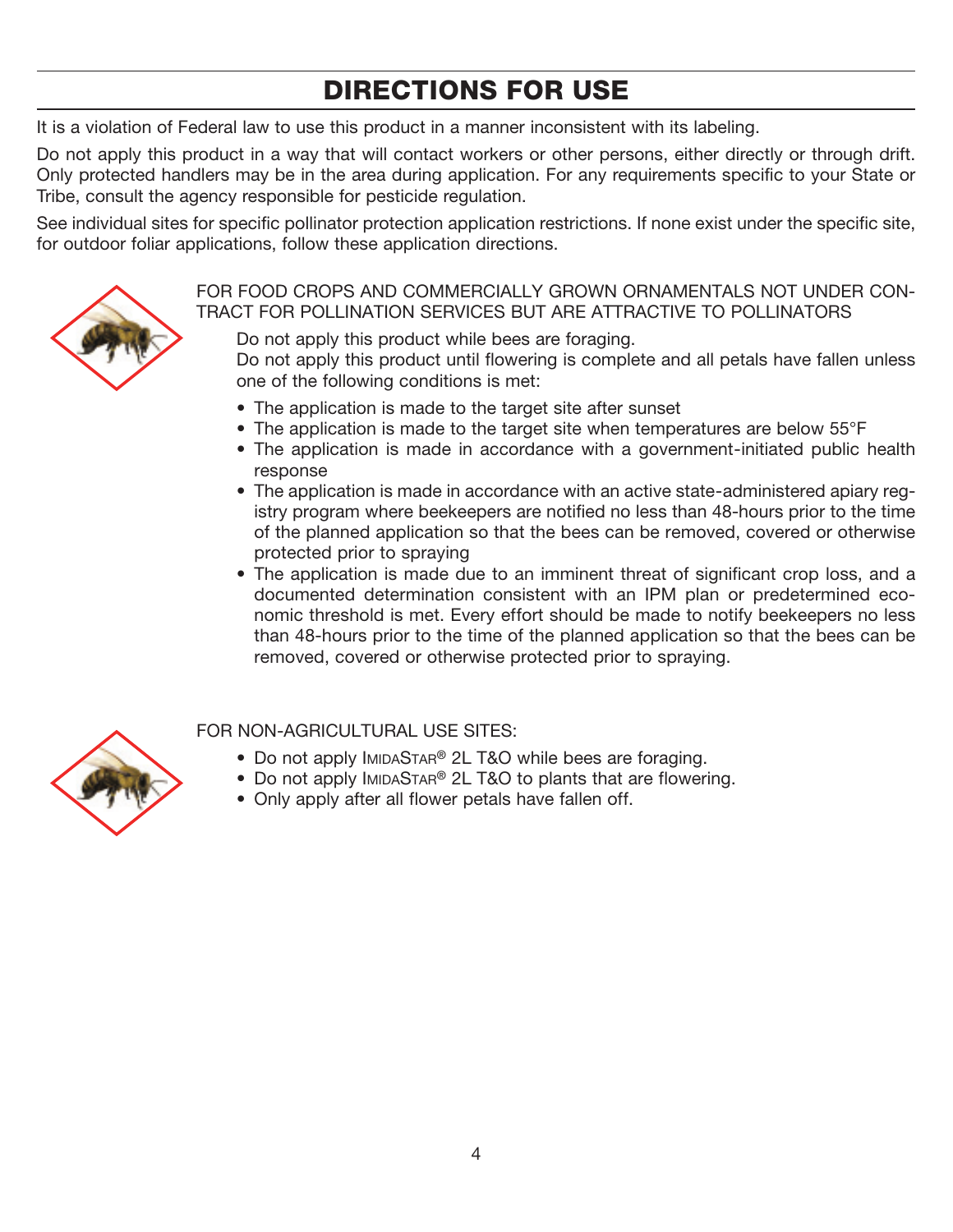## STORAGE AND DISPOSAL

Do not contaminate water, food, or feed by storage or disposal.

**PESTICIDE STORAGE:** Store in a cool, dry place and in such a manner as to prevent cross contamination with other pesticides, fertilizers, food, and feed. Store in original container and out of the reach of children, preferably in a locked storage area.

Handle and open container in a manner as to prevent spillage. If the container is leaking or material spilled for any reason or cause, care-fully sweep material into a pile. Refer to Precautionary Statements on label for hazards associated with the handling of this material. Do not walk through spilled material. Dispose of pesticide as directed below. In spill or leak incidents, keep unauthorized people away. You may contact Chemtrec at 800-424-9300 for decontamination procedures or any other assistance that may be necessary.

**PESTICIDE DISPOSAL:** Wastes resulting from the use of this product may be disposed of on site or at an approved waste disposal facility.

CONTAINER HANDLING: Non-refillable containers (1, 2.5, 30 & 55 gallon): Do not reuse or refill this container. Triple rinse or pressure rinse container (or equivalent) promptly after emptying. Offer for recycling, if available or puncture and dispose of in a sanitary landfill, or incineration.

(non-refillable ≤5 gallons): Triple rinse as follows: Empty the remaining contents into application equipment or a mix tank and drain for 10 seconds after the flow begins to drip. Fill the container 1/4 full with water and recap. Shake for 10 seconds. Pour rinsate into application equipment or a mix tank or store rinsate for later use or disposal. Drain for 10 seconds after the flow begins to drip. Repeat this procedure two more times.

(non-refillable >5 gallons): Triple rinse as follows: Empty the remaining contents into application equipment or a mix tank. Fill the container 1/4 full with water. Replace and tighten closures. Tip container on its side and roll it back and forth, ensuring at least one complete revolution, for 30 seconds. Stand the container on its end and tip it back and forth several times. Turn the container over onto its other end and tip it back and forth several times. Empty the rinsate into application equipment or a mix tank or store rinsate for later use or disposal. Repeat this procedure two more times.

Pressure rinse as follows: Empty the remaining contents into application equipment or a mix tank and continue to drain for 10 seconds after the flow begins to drip. Hold container upside down over application equipment or mix tank or collect rinsate for later use for disposal. Insert pressure rinsing nozzle in the side of the container, and rinse at about 40 PSI for at least 30 seconds. Drain for 10 seconds after the flow begins to drip.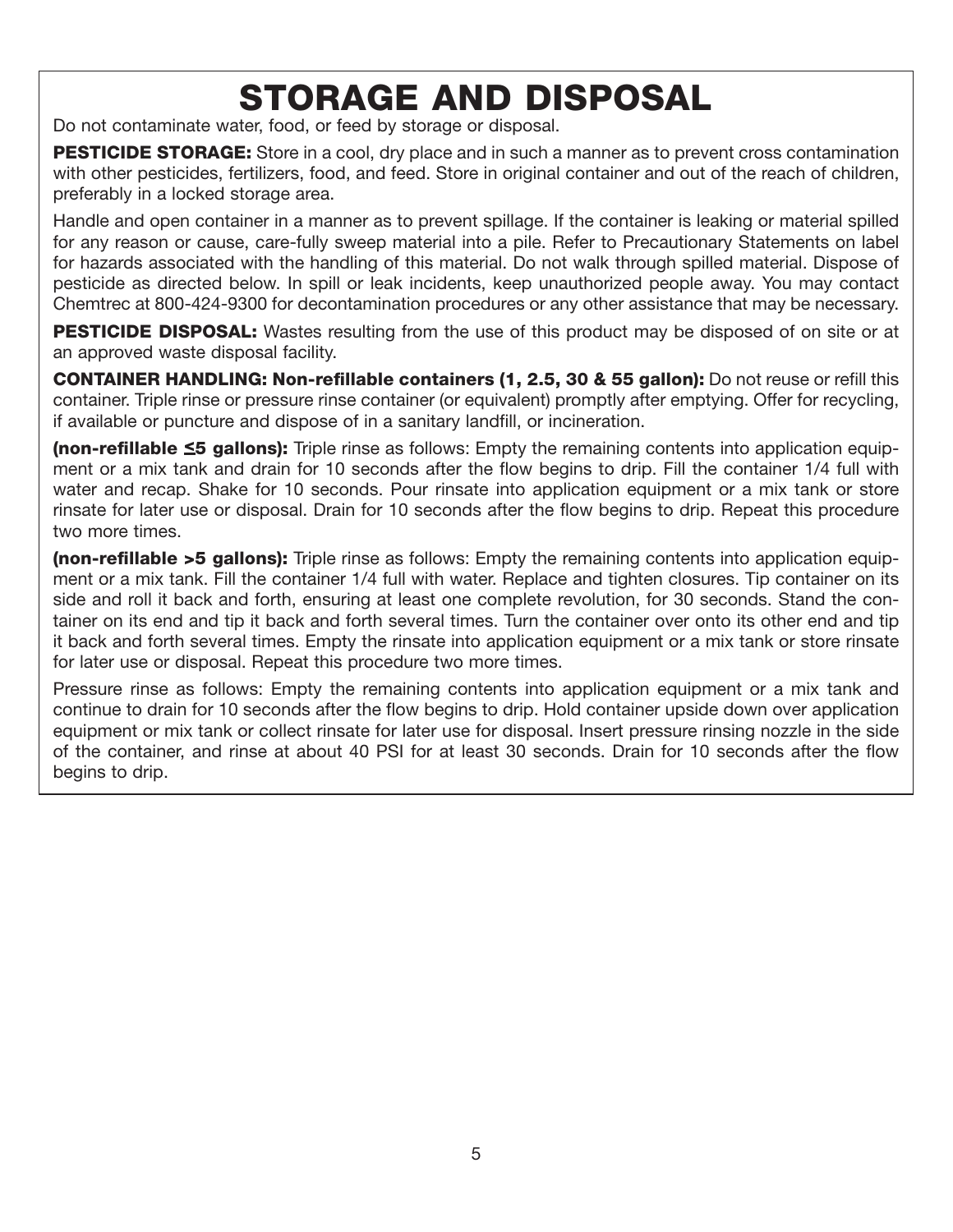## AGRICULTURAL USE REQUIREMENTS

Use this product only in accordance with its labeling and with the Worker I Protection Standard, 40 CFR part 170. This Standard contains requirements for the protection of agricultural workers on farms, forests, nurseries, and greenhouses, and handlers of agricultural pesticides. It contains requirements for training, decontamination, notification, and emergency assistance. It also contains specific instructions and exceptions pertaining to the statements on this label about personal protective equipment (PPE) and restricted-entry interval. The requirements in this box only apply to uses of this product that are covered by the Worker Protection Standard.

Do not enter or allow worker entry into treated areas during the restricted-entry interval (REI) of 12 hours.

**Exception:** If the product is applied by drenching, the Worker Protection Standard, under certain circumstances, allows workers to enter the treated area if there will be no contact with anything that has been treated.

PPE required for early entry to treated areas that is permitted under the Worker Protection Standard and that involves contact with anything that has been treated, such as plants, soil, or water is:

- 1. Coveralls
- 2. Chemical resistant gloves made out of: barrier laminate, butyl rubber  $\geq 14$  mils, nitrile rubber  $\geq 14$  mils, neoprene rubber  $\geq 14$  mils, natural rubber  $\geq 14$  mils, polyethylene, polyvinyl chloride  $\geq 14$  mils, or viton  $\geq 14$  mils
- 3. Shoes plus socks

## NON-AGRICULTURAL USE REQUIREMENTS

The requirements in this box apply to uses of this product that are NOT with-in the scope of the Worker Protection Standard for agricultural pesticides (40 CFR part 170). The WPS applies when this product is used to produce agricultural plants on farms, forests, nurseries, or greenhouses.

Keep children and pets off treated area until dry.

**RESTRICTION:** Do not formulate this product into other end-use products

## APPLICATION TO TURFGRASS

IMIDASTAR® 2L T&O will control the following soil inhabiting pests and larvae found in turfgrass

| <b>PEST</b>                        | <b>SCIENTIFIC NAME</b>                                 |
|------------------------------------|--------------------------------------------------------|
| Northern & Southern masked chafers | Cyclocephala borealis, C. immaculata, and/or C. lurida |
| Asiatic garden beetle              | Maladera castanea                                      |
| European chafer                    | Rhizotroqus majalis                                    |
| Green June beetle                  | Cotinis nitida                                         |
| May or June beetle                 | Phyllophaga spp.                                       |
| Japanese beetle                    | Popillia japonica                                      |
| Oriental beetle                    | Anomala orientalis                                     |
| <b>Billbugs</b>                    | Spherophorus spp.                                      |
| Annual bluegrass weevil            | Hyperodes spp.                                         |
| <b>Black turfgrass ataenius</b>    | Ataenius spretulus and Aphodius spp                    |
| European Crane Fly                 | Tipula paludosa                                        |
| Mole crickets                      | scapteriscus spp.                                      |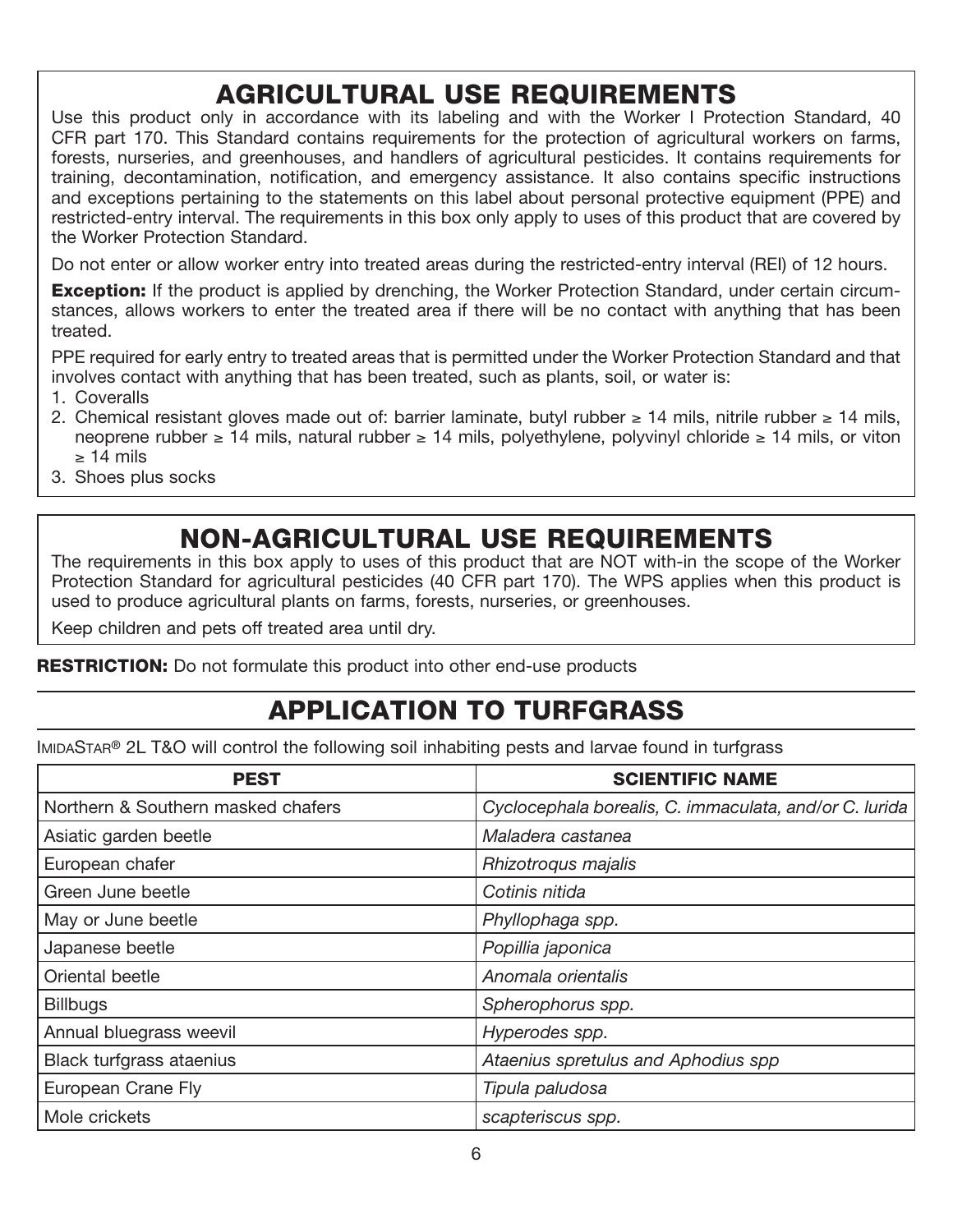IMIDASTAR® 2L T&O will suppress cutworms and chinch bugs.

IMIDASTAR® 2L T&O can be applied on turfgrass in the following sites:

| Home lawns                         | Golf courses | Playgrounc    |
|------------------------------------|--------------|---------------|
| Business and office complexes      | Airports     | Athletic fiel |
| Shopping complexes                 | Cemeteries   | Sod farms*    |
| Multi-family residential complexes | Parks        |               |

IMIDASTAR® 2L T&O has adequate residual activity that applications can be made preceding the egg laying activity of the target pests.

Playgrounds Athletic fields

Best control is achieved when applications are made prior to egg hatch of the pests and when rainfall or irrigation after application will penetrate vertically in the soil column carrying the active ingredient into the zone where insects are normally located. In order to move the active ingredient through the thatch, irrigate if rainfall does not occur within 24 hours after application.

Apply 1.25 to1.6 pints per acre (equivalent to 0.46 to 0.6 fl oz per 1000 sq ft). Make application prior to egg hatch of grubs, billbugs, annual bluegrass weevil, and European Crane Fry to maximize control.

For chinch bugs (suppression) and mole crickets apply 1.6 pints per acre (equivalent to 0.6 fl oz per 1000 sq ft). For suppression of chinchbugs, make application before the hatching of the first instar nymphs.

For control of mole crickets make application before or during the peak egg hatch period. If adults or large nymphs are actively tunneling, combine applications of IMIDASTAR® 2L T&O with a remedial insecticide. Follow label instructions for other insecticides when tank-mixing.

Consult your local turf, state Agricultural Experiment Station, or State Extension Service Specialists for more specific Information regarding timing of application.

#### Application Equipment for Use on Turfgrass

Dilute IMIDASTAR® 2L T&O with enough water to provide adequate volume to promote thorough distribution into the pest zone. Use only accurately calibrated equipment for application to turfgrass. Apply a uniform, coarse droplet spray, using a low pressure setting to eliminate off target drift. Perform calibration on a regular basis to ensure that equipment is distributing product properly.

#### RESTRICTIONS FOR TURFGRASS USE:

- Do not exceed a total of 1.6 pints application (0.4 lb of active ingredient) per acre per year.
- Do not allow this product to contact plants in bloom if bees are foraging the treatment area.
- Do not mow turf or lawn area, until after adequate irrigation or rainfall has occurred.
- Keep people and pets off treated area until dry.
- Not for use on grasses grown for seed, or on commercial fruit and nut trees.
- Do not graze treated areas or use clippings from treated areas for feed or forage.
- Do not apply through any irrigation system
- Do not apply to areas which are water logged or saturated, which will not allow penetration into the root zone of the plant.
- \*Use not permitted in Arizona unless otherwise directed by state 24(c) labeling.

## APPLICATION TO ORNAMENTALS

IMIDASTAR® 2L T&O can be applied to ornamental plants in commercial and residential landscapes and interior plantscapes. IMIDASTAR® 2L T&O is a systemic insecticide that is transported within the plant system from the roots to upper foliage. IMIDASTAR® 2L T&O must be applied into a growing area of the plant that allows absorption of the active ingredient. Adding soluble nitrogen type fertilizers to the spray solution when appropriate can promote the uptake of the active ingredient.

Application can be made by foliar application or soil applications; including soil injection, drenches, and broadcast sprays. Foliar applications offer locally systemic activity against insect pests.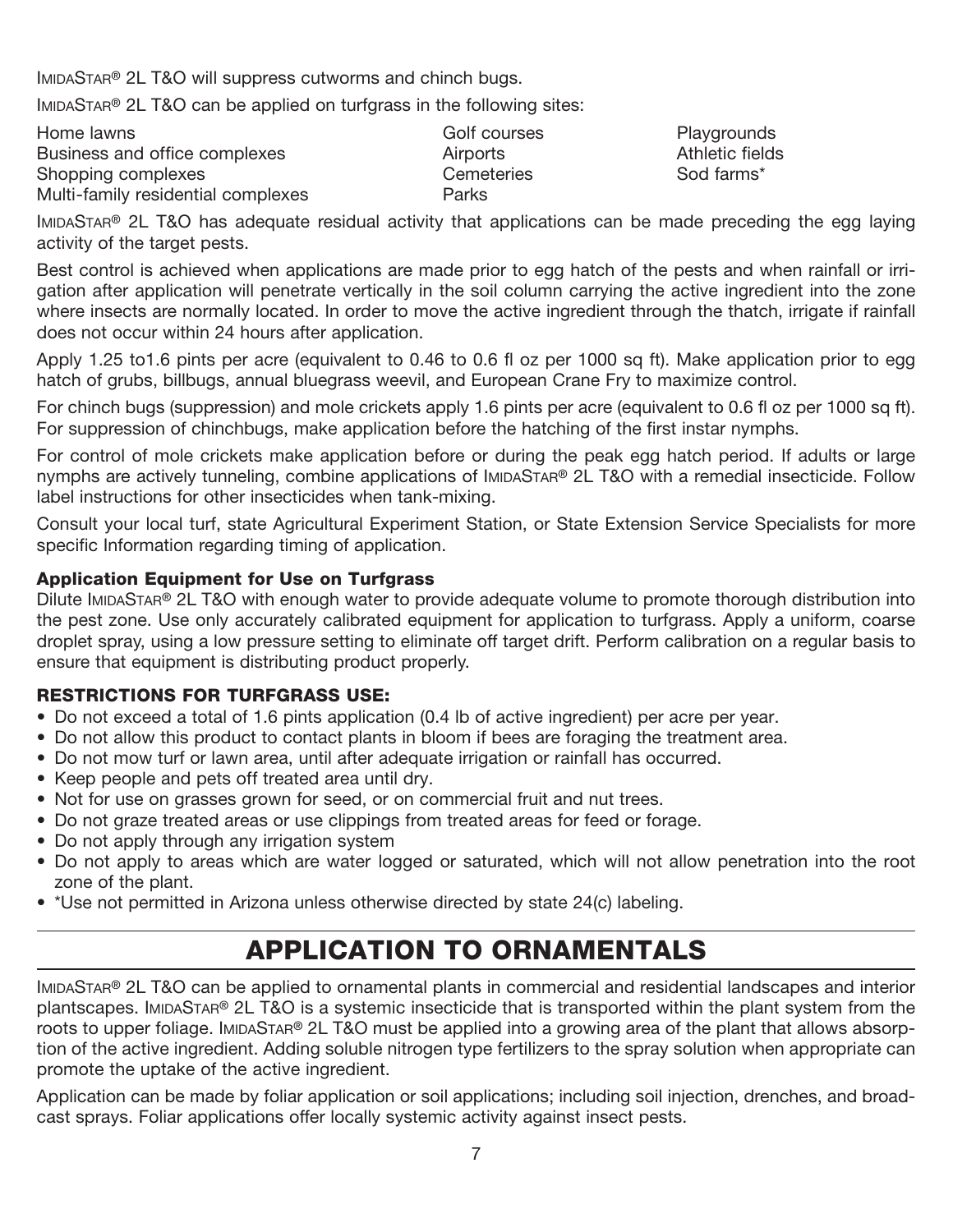The systemic translocation of active ingredient will be slower when applied to woody plants with soil applications. This delay can take 60 days or longer depending on species and size of plant. To offset this, make applications before anticipated pest infestation.

#### ANT MANAGEMENT PROGRAMS

Use IMIDASTAR® 2L T&O to control aphids, scale insects, mealybugs and other sucking pests on ornamentals with ant populations because it removes honeydew as a food source. To enhance control of ants, supplement with residual sprays, bait placements or other ant control tactics.

IMIDASTAR® 2L T&O mixes readily with water and may be used in many types of application equipment. Add a commercial spreader/sticker to promote coverage on hard to wet foliage such as holly, pine, or ivy.

IMIDASTAR® 2L T&O is compatible with many commonly used fungicides, miticides, liquid fertilizers, and other insecticides. If applicator has no prior experience with a particular tank mix; check physical compatibility by making a small clear jar test using correct proportions of products to be tank mixed.

#### RESTRICTIONS FOR ALL ORNAMENTALS:

- Keep people and pets off treated area until dry.
- Do not apply more than 1.6 pints (0.4 lb of active ingredient) per acre per year.
- Not for use in commercial greenhouses, nurseries, or on grasses grown for seed, or on commercial fruit and nut trees.
- Do not apply through any irrigation system
- Do not apply to areas which are water logged or saturated, which will not allow penetration into the root zone of the plant.
- Do not apply this product, by any application method, to linden, basswood or other *Tilia* species

## FOLIAR APPLICATION TO ORNAMENTAL AND NON-BEARING FRUIT & NUT TREES, SHRUBS, EVERGREENS, FLOWERS, FOLIAGE PLANTS, GROUNDCOVERS AND INTERIOR PLANTSCAPES

#### (Only for Industrial, Commercial Buildings, Residential and Landscaped Planting Areas)

#### TO CONTROL:

**Adelgids** Aphids Honeylocust Plant Bug Diptera (Including Rhododendron gall midge, Honeylocust pod gall midge) Froghopper Galls (Including Hickory stem gall) Japanese beetles Lace bugs Leaf beetles (Including elm and viburnum leaf beetles) Leafhoppers (Including glassy-winged sharpshooter)

Leafminers (Including Boxwood leafminer) Mealybugs **Planthoppers Psyllids** Sawfly larvae Scales (Including Lecanium, Azalea bark, Calico, Cottony Camellia, Cottony maple, Cottony taxus) **Spittlebugs** Thrips (suppression) (Including Flower, Pear and Pine thrips) **Treehoppers** Weevils (Including white Pine and Black vine) **Whiteflies** 

Apply 1.5 fluid ounces (45mL) per 100 gal of water. Make foliar applications before high pest populations become established. Reapply on an as needed basis.

To control White grub larvae, (such as Japanese beetle larvae, Chafers, Phyllophaga spp. Asiatic garden beetle, Oriental beetle) apply 0.46 to 0.6 fluid ounces (14 to 17 mL) per 1000 sq ft.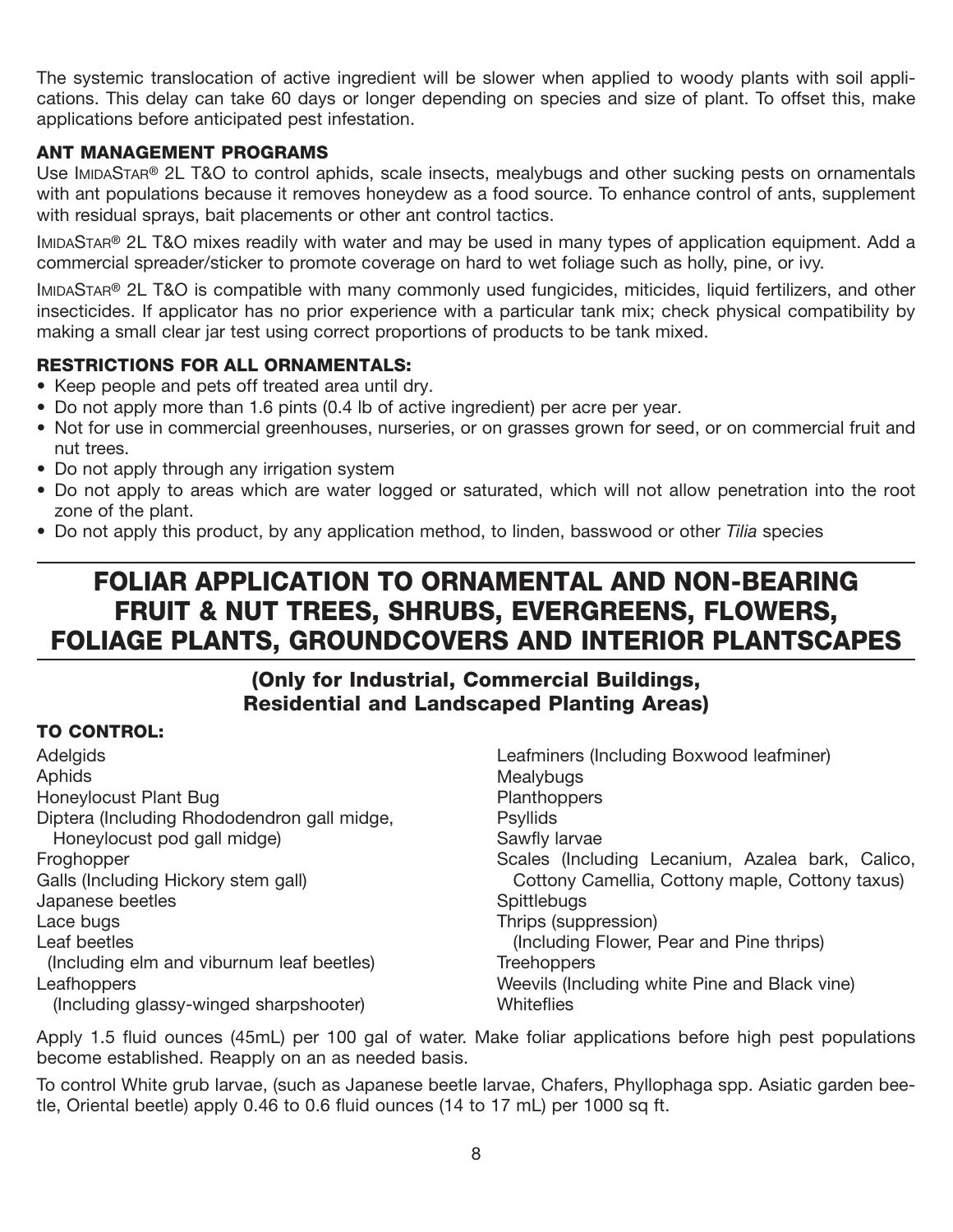Make broadcast applications by mixing specified rate in enough water to uniformly cover the treated area. Do not use less than 2 gallons of water per 1000 sq ft. In order to move the active ingredient through the thatch, irrigate if rainfall does not occur within 24 hours after application.

Refer to use directions specific for FLOWERS and GROUND COVERS concerning additional use directions.

#### RESTRICTION:

- Do not apply more than 1.6 pints application (0.4 lb of active ingredient) per acre per year.
- Do not apply this product in the state of Oregon, by any application method, to linden, basswood or other *Tilia* species

## SOIL APPLICATION TO ORNAMENTAL AND NON-BEARING FRUIT & NUT TREES, SHRUBS, FLOWERS AND GROUNDCOVERS

#### (Only For Industrial, Commercial Buildings, Residential, Landscaped Planting Areas) (Including State, National, and Private Wooded and Forested Areas)

#### TO CONTROL:

**Adelgids** Aphids Armored scales (suppression) Black vine weevil larvae Eucalyptus longhorned borer Flatheaded borers (including bronze, alder and emerald ash borers) Japanese beetles Lace bugs Leaf beetles (including elm and viburnum leaf beetles) **Leafhoppers** (including glassywinged sharpshooter)

**Leafminers Mealybugs** Pine tip moth larvae Plant bugs Psyllids Roundheaded borers (including Asian longhorned beetles) Royal Palm Bugs Sawfly larvae Soft scales Thrips (suppression) White grub larvae **Whiteflies** 

#### For TREES –

Use the following rates as a function of tree diameter at breast height (DBH):

Apply 0.1 - 0.4 fl oz per inch of trunk diameter (DBH). You may use the higher rate (0.3 - 0.4 fl oz) only for trees greater than 15 DBH to control the following pests:

Asian longhorned beetle **Bronze birch borer** Bronze birch borer Emerald Ash Borer **Alder borer Alder Borer Alder borer** Alder borer Eucalyptus longhorned borer

#### RESTRICTION:

• Do not apply more than 25.6 fl oz (0.4 lb of active ingredient) per acre per year.

Diameter at Breast Height (D.B.H.) = is measured at 4.5 feet from the ground.

## APPLICATION TECHNIQUE:

#### SOIL INJECTION:

Mix required dosage in sufficient water to inject an equal amount of solution in each hole. For concentrate injectors mix required dose with up to 1 gallon of water per DBH inch. Maintain a low pressure and use sufficient solution for distribution of the liquid into treatment zone. Dilution rate may vary depending on equipment used, tree size and application rate. Refer to the instructions for injector equipment being used for guidance.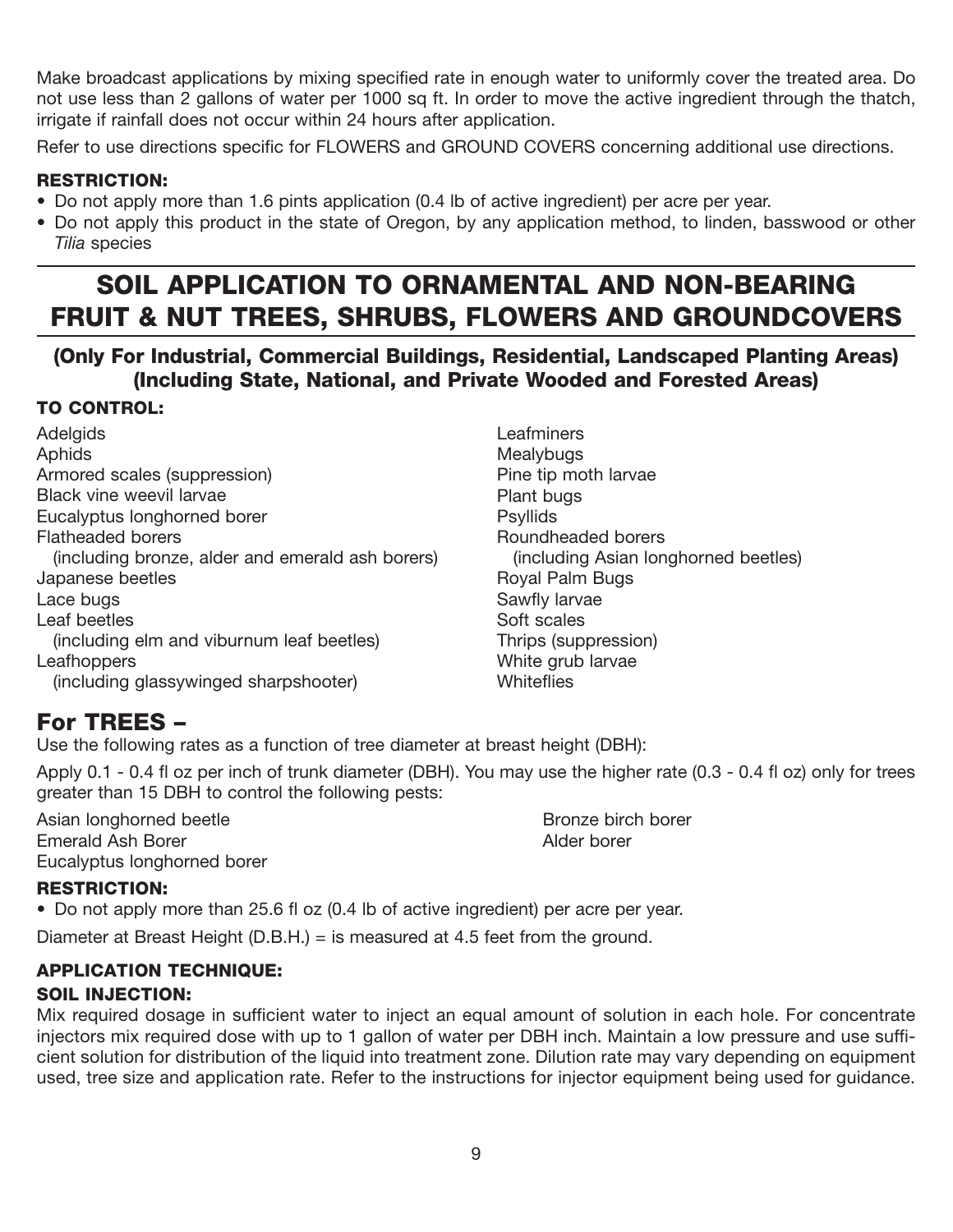- GRID SYSTEM: Make applications in a grid pattern on 2.5 foot centers within the drip line of the tree.
- CIRCLE SYSTEM: Make applications in holes evenly spaced approximately  $2 3$  feet apart in a circle within the drip line of the tree. Larger trees may require additional application circles.
- **BASAL SYSTEM:** Make applications into holes evenly spaced around the base of the tree trunk no more than 6 to 12 Inches out from the base.

#### SOIL DRENCH:

Uniformly apply the dosage in no less than 10 gallons of water per 1000 square feet as a drench around the base of the tree, directed to the root zone. Any plastic or other barrier that may prevent drench solution from reaching the root zone must be removed.

#### FOR ALL APPLICATION TECHNIQUES:

- Inject an equal amount of water and solution in each hole.
- Use low pressure and sufficient solution for thorough distribution into the treatment zone.
- Maintain soil moisture for 7 to 10 days.
- Application to trees already heavily infested with borers listed may not prevent the eventual loss of the trees.

#### RESTRICTIONS FOR TREES:

- Do not use less than 4 holes per tree.
- No Soil Injection Applications Allowed In Nassau or Suffolk Counties of New York.
- Do not apply more than 25.6 fl oz (0.4 lb of active ingredient) per acre per year.
- Do not apply this product in the state of Oregon, by any application method, to linden, basswood or other *Tilia* species

#### For SHRUBS –

Apply 0.1 to 0.2 fl oz (3 to 6 mL) per foot of shrub height.

#### APPLICATION TECHNIQUES:

#### SOIL INJECTION:

Apply to individual plants using dosage indicated.

#### SOIL DRENCH:

Uniformly apply the dosage in no less than 10 gallons of water per 1000 square feet as a drench around the base of the tree, directed to the root zone. Remove plastic or any other barrier that will stop solution from reaching the root zone.

- Mix required dosage in sufficient water to inject an equal amount of solution in each hole.
- Maintain a low pressure and use sufficient solution for distribution of the liquid into the treatment zone.
- Maintain soil moisture for 7 to 10 days.

#### RESTRICTIONS FOR SHRUBS:

- Do not use less than 4 holes per shrub.
- No Soil Injection Applications Allowed In Nassau or Suffolk Counties of New York.
- Do not apply more than 25.6 fl oz (0.4 lb of active ingredient) per acre per year.

#### For FLOWERS and GROUNDCOVERS –

Apply 0.46 to 0.6 fluid ounces (14 to 17 mL) per 1000 sq ft.

Apply as a broadcast treatment and incorporate into the soil before planting or apply after plants are established and prior to bloom or after petal fall is complete. If application is made to established plants, irrigate after application.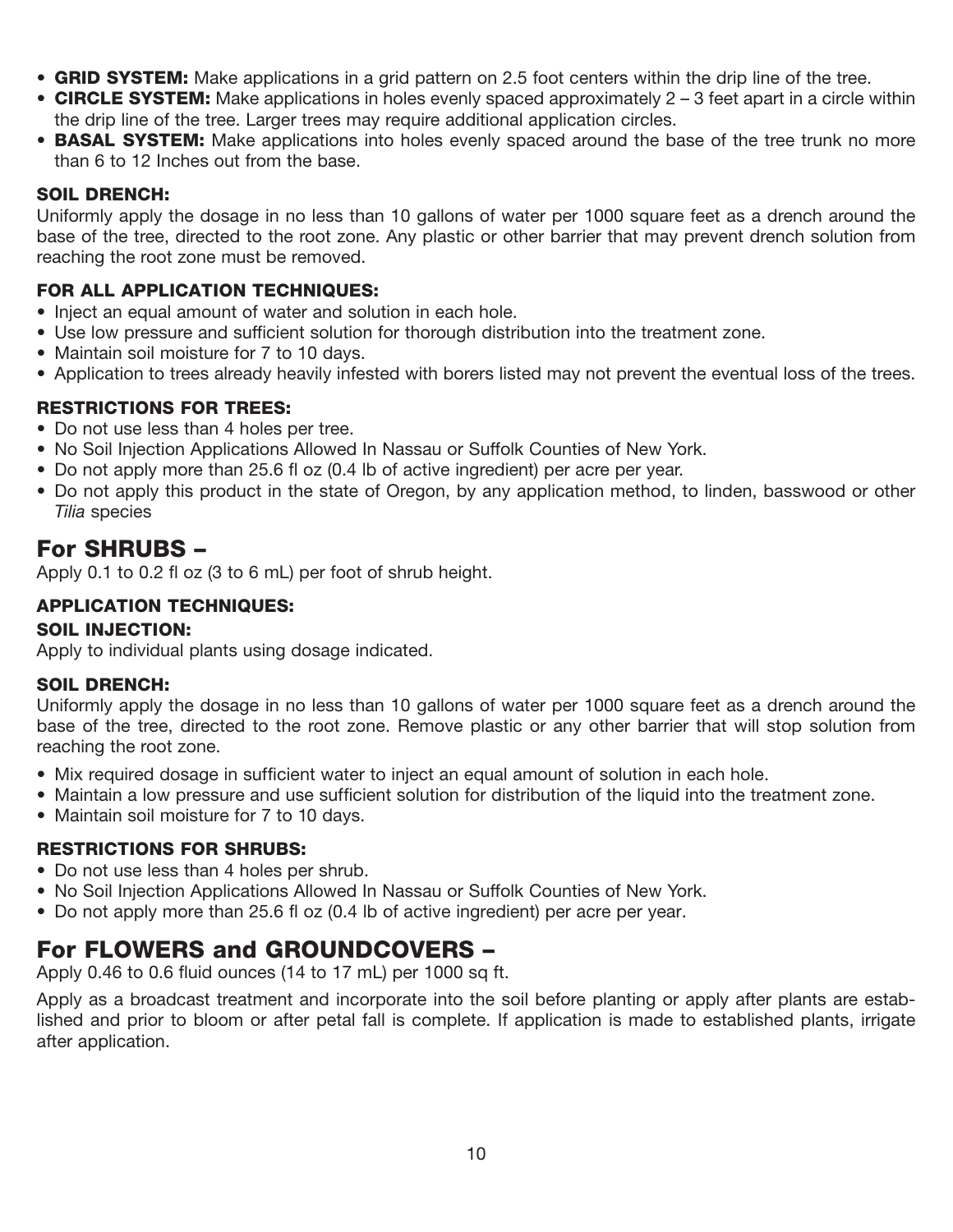## POME FRUITS (For Residential Areas Only)



#### Includes: Apple, Crabapple, Loquat, Mayhaw, Pear, Pear (oriental), Quince

#### TO CONTROL:

Aphids (except Wooly apple aphid) Leafminer<br>
Leafhoppers Leafhoppers Leafhoppers<br>
(including glassy-winged sharpshooter) Mealybugs<br>
San Jose Scale (including glassy-winged sharpshooter)

Apply 1.5 fluid ounces (45 mL) per 100 gal

OR

6.0 fluid ounces per acre as foliar spray as needed after petal-fall is complete.

- For control of rosy apple aphid, apply prior to leafrolling caused by the pest.
- For first generation leafminer control, make first application as soon as petal fall is complete. Greatest leafminer control will result from the earliest possible application. For second and succeeding generations of leafminer, optimal control is obtained from applications made early in the adult flight against egg and early instar larvae. A second application may be required 10 days later if severe pressure continues or if generations are overlapping A single application may result In suppression only. IMIDASTAR® 2L T&O will not control late stage larvae.
- For San Jose Scale, time applications to the crawler stage. Treat each generation.
- For late season (preharvest) control of leafhopper species, apply IMIDASTAR® 2L T&O while most leafhoppers are in the nymphal stage.
- For optimal control of mealybug, insure good spray coverage of the trunk and scaffolding limbs or other resting sites of the mealybug.

#### RESTRICTIONS FOR RESIDENTIAL POME FRUITS:

- Do not apply more than 6.0 fluid ounces per acre in a single application.
- Do not make more than 4 applications per year.
- Allow 10 or more days between applications.
- Allow at least 7 days between last application and harvest.
- Not for use in California for control on pears.
- Do not apply pre-bloom or during bloom or when bees are foraging.



#### PECAN (For Residential Areas Only)

TO CONTROL: Pecan spittlebug **Pecan leaf phylloxera** Black margined aphid

Yellow pecan aphid **Pecan stem phylloxera** Pecan stem phylloxera

Apply 1.5 fl oz (45 ml) per 100 gal

OR

6.0 fl oz/ $A<sup>1</sup>$  as a foliar application as pest pressure begins to increase.

Make a second application 10 to 14 days after first if field scouting reveals continued pest pressure. Use of an organosilicone based spray adjuvant at specified rate can insure thorough coverage of foliage.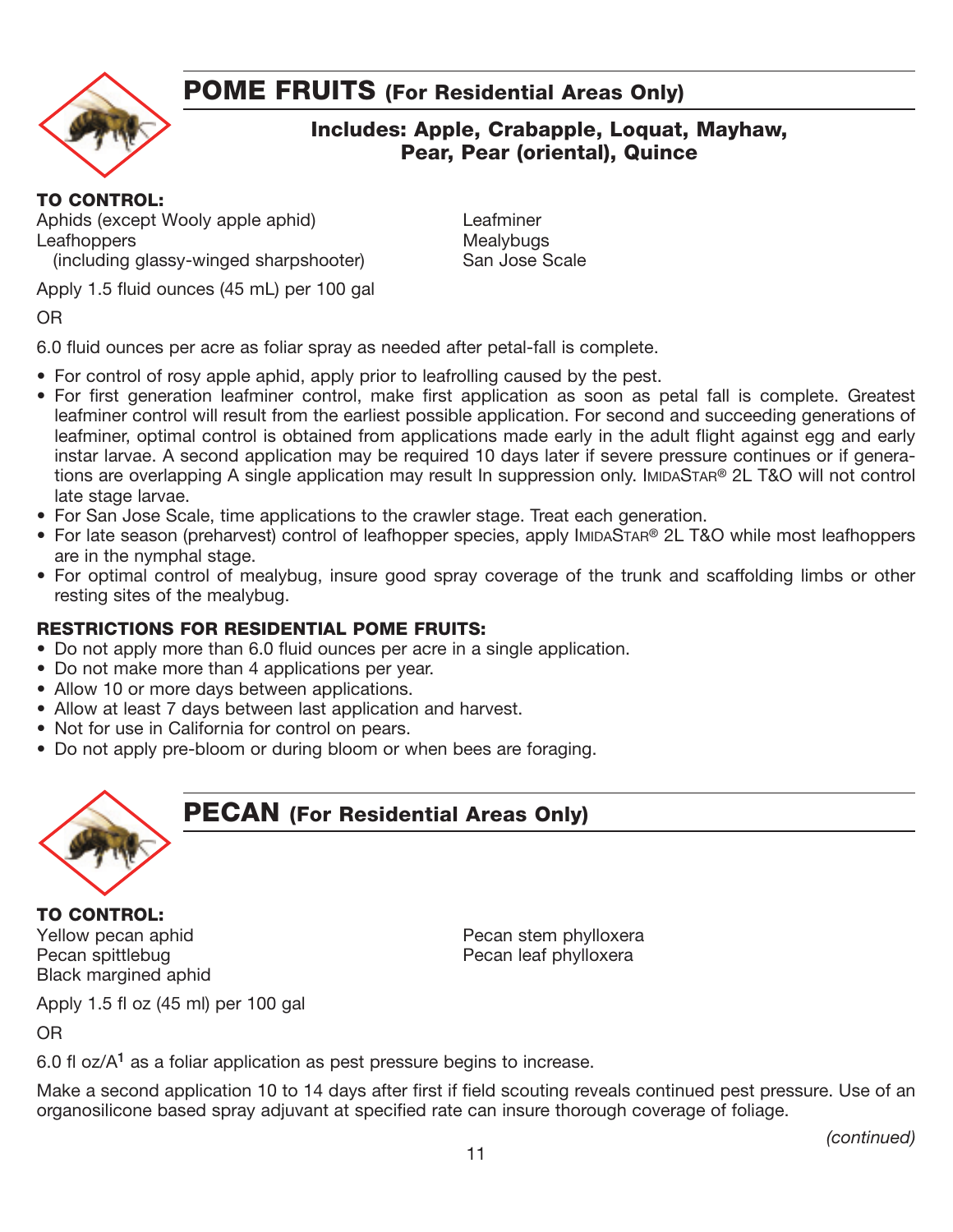#### RESTRICTIONS FOR RESIDENTIAL PECAN TREES:

- Do not apply more than a total of 18.0 fluid ounces per acre per year.
- Use on pecans not permitted in California unless directed by state 24(c) labeling.
- Allow at least 7 days between last application and harvest.
- Do not make more than 3 applications per year.
- Allow 10 or more days between applications.
- Do not apply pre-bloom or during bloom or when bees are foraging.

<sup>1</sup>The amount of IMIDASTAR<sup>®</sup> 2L T&O required per acre may very and depends on tree size or volume of foliage. The rates given are based on a standard of 400 gallons of dilute spray solutions per acre for large trees with full foliage. **DO NOT** apply more than 18 fluid ounces of IMIDASTAR<sup>®</sup> 2L T&O per acre per year.

## GRAPES

#### (For Use Only For Industrial, Commercial Buildings and Residential Planting Areas) TO CONTROL:

Leafhoppers (including glassy-winged sharpshooter) **Mealybugs** 

Apply 1.5 fl oz (45 mL) per 100 gal

OR

3.0 fl oz/A (90 mL/A) as a foliar spray using 200 gallons of water per acre.

#### RESTRICTIONS FOR GRAPES IN RESIDENTIAL, INDUSTRIAL OR COMMERCIAL BUILDING AREAS:

- Do not apply more than a total of 6.0 ounces per acre per year.
- Allow at least 14 days between applications.
- Applications may be applied up to and including day of harvest.



## CITRUS

Citrus and Citrus hybrids, Orange (sweet and sour), Calamondin, Grapefruit, Kumquat, Lemon, Lime, Pummelo, Tangerine, Tangelo (around perimeter of industrial and commercial buildings and on residential areas)

#### TO CONTROL:

Asian citrus psyllid Mealybugs Black fly<br>Citrus leafminer and the set of the Scales<br>Whiteflies Citrus leafminer

Aphids Leafhoppers/Sharpshooters

Apply 1.5 fl. oz. (45 ml) Per 100 gallons of water

OR

6.0 fl. oz./A<sup>1</sup>

Apply specified dosage as foliar spray as needed after petal-fall is complete.

#### REMARKS:

For first generation leafminer control, make first application as soon as petal-fall in complete. Greatest leafminer control will result from the earliest possible application. For second and succeeding generations of leafminer, optimal control is obtained from applications made early in the adult flight against egg and early instar larvae. A second application may be required 10 days later if severe pressure continues or if generations are overlapping.

For late season (preharvest) control of leafhopper species, apply this product while most leafhoppers are in the nymphal stage.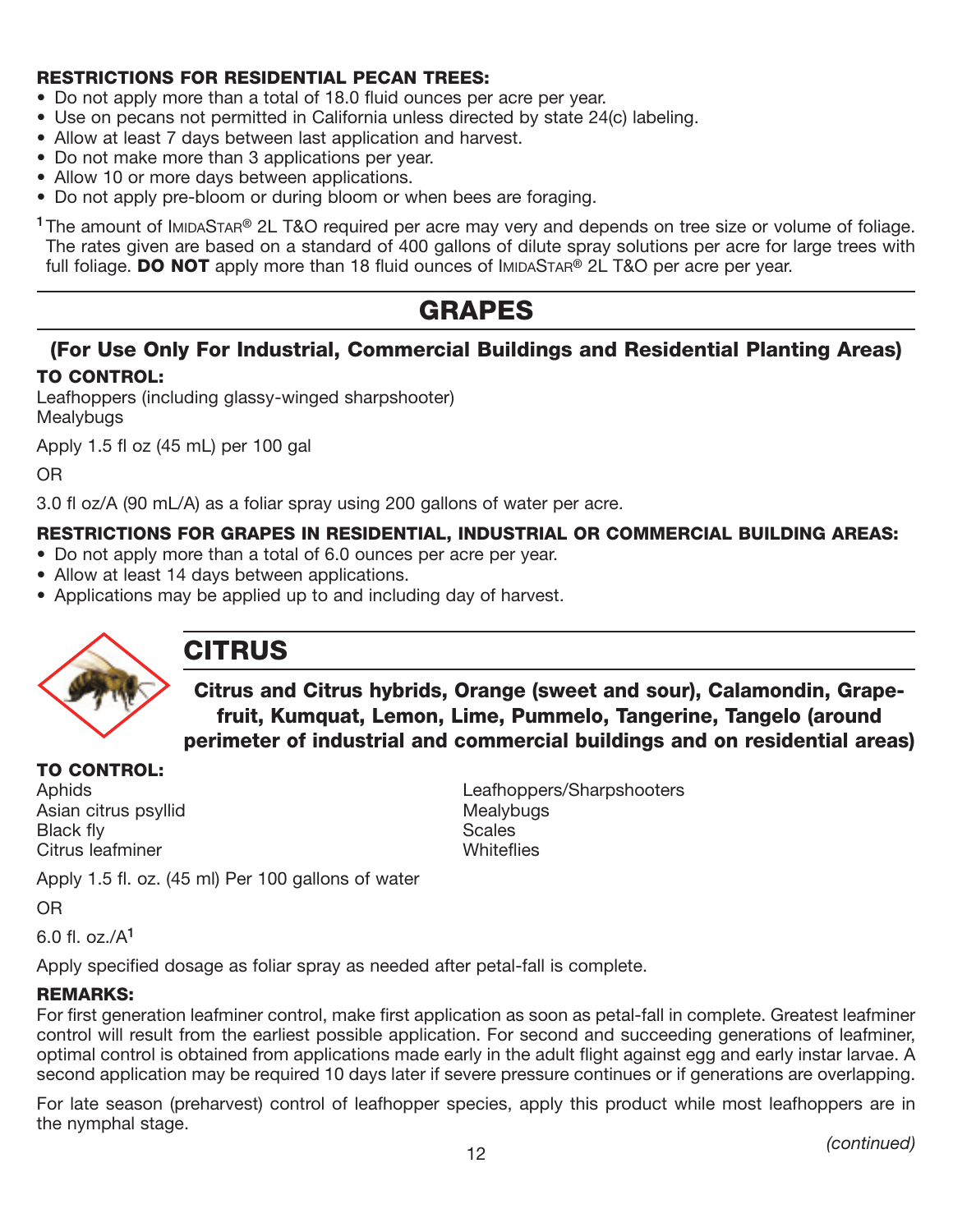For control of mealybugs, insure good spray coverage of the trunk and scaffolding limbs or other resting sites of the mealybugs.

<sup>1</sup>The amount of this product required per acre will depend on tree size and volume of foliage present. The rate per acre is based on a standard of 400 gallons of dilute spray solution per acre for large trees.

#### RESTRICTIONS FOR CITRUS IN RESIDENTIAL, INDUSTRIAL OR COMMERCIAL BUILDING AREAS:

- Do not apply more than a total of 6.0 ounces of this product per acre per year.
- Do not make more than 5 applications per year.
- Allow 10 or more days between applications. Allow at least 7 days between last application and harvest.
- Do not apply through any irrigation system.
- Do not apply pre-bloom or during bloom or when bees are actively foraging.



## AVOCADO

#### (around perimeter of industrial and commercial buildings and on residential areas)

#### TO CONTROL:

Aphids Avocado Lacebug Leafhoppers

Apply 1.5 fl. oz. (45 ml) Per 100 gallons of water

#### OR

6.0 fl. oz./A<sup>1</sup>

#### REMARKS:

<sup>1</sup>The amount of this product required per acre will depend on tree size and volume of foliage present. The rate per acre is based on a standard of 400 gallons of dilute spray solution per acre for large trees

#### RESTRICTIONS FOR AVOCADOS IN RESIDENTIAL, INDUSTRIAL OR COMMERCIAL BUILDING AREAS:

- Do not apply more than a total of 6.0 ounces of this product per acre per year.
- Allow at least 14 days between applications
- Allow at least 7 days between application and harvest
- Do not apply through any irrigation system.
- Do not apply pre-bloom or during bloom or when bees are actively foraging.

## APPLICATION TO GRASSY AREAS IN NURSERIES

This product can be used for the control of listed soil inhabiting pests of grassy areas of nurseries castanea European chafer including Northern and Southern masked chafers Cyclocephala boreahs C immaculata and/or C lunda Asiatic garden beetle Maladera Rhizotroqus majalis Green June beetle Cotinis nitida May or June beetle Phyllophaga spp Japanese beetle Popillia japonica Oriental beetle Anomala onentalis Billbugs Spherophorus spp Annual bluegrass weevil Hyperodes spp Black turfgrass ataenius Ataenius spretulus and Aphodius spp and mole crickets Scaptenscus spp. This product can also be used for suppression of cutworms and chinchbugs. This product can be used as directed on nursery grass in sites such as under or around field or container grown plants on roadways or other grassy areas in or around nurseries.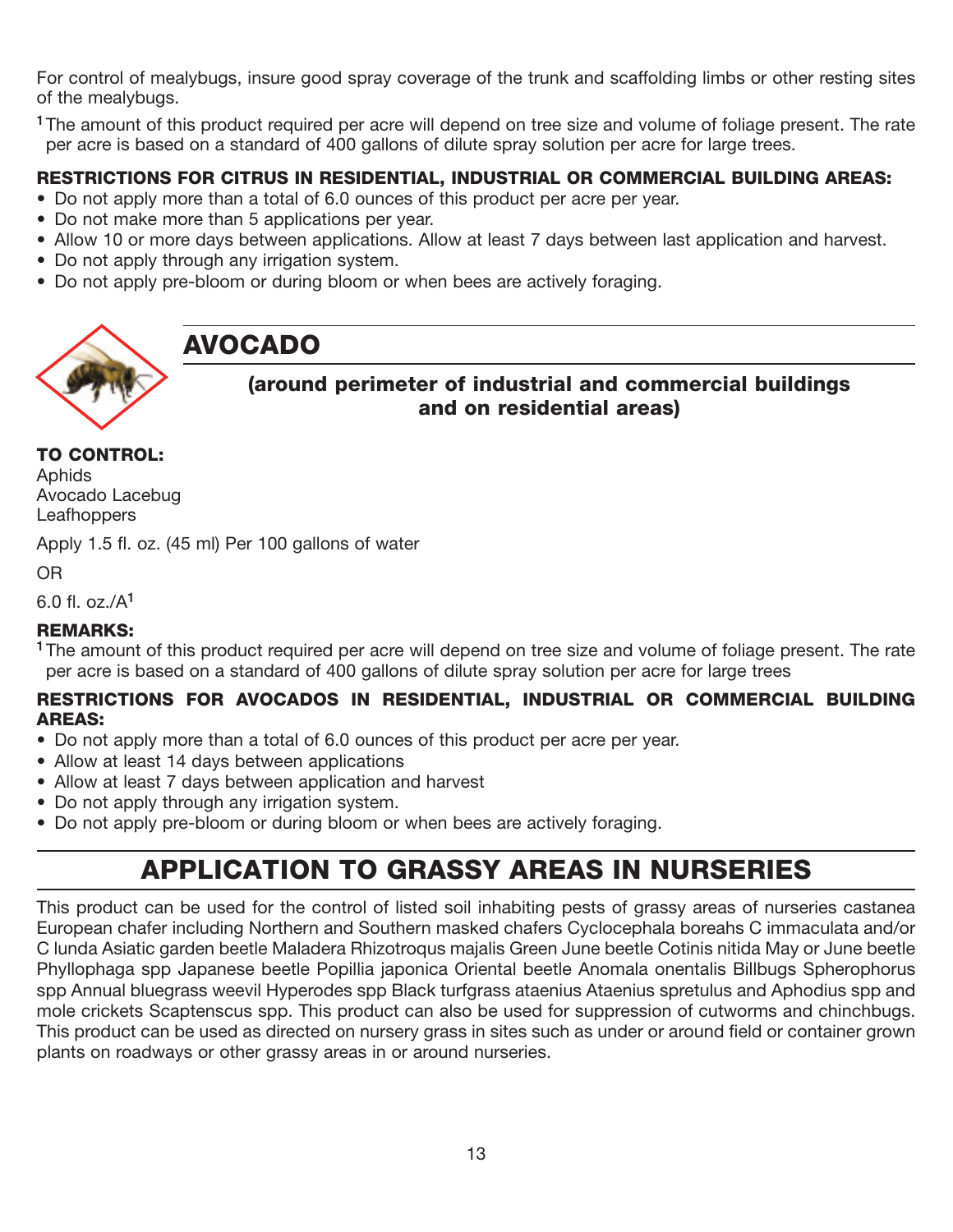The active ingredient in this product has sufficient residual activity so that applications can be made preceding the egg laying activity of the target pests. The need for an application can be based on historical monitoring of the site previous records or experiences current season adult trapping or other methods. When applications are made prior to egg hatch of the target pests sufficient irrigation or rainfall is needed to allow the movement of the active ingredient through the thatch.

#### RESTRICTIONS TO GRASSY AREAS IN NURSERIES:

- DO NOT make application when grassy areas are waterlogged or the soil is saturated with water. Adequate distribution of the active ingredient cannot be achieved when these conditions exist.
- The treated grassy area must be in such a condition that the rainfall or irrigation will penetrate vertically in the soil profile.
- Application cannot exceed a total of 25.6 fluid ounces (1.6 pints) (0.4 lb. of active ingredient) per acre per year.
- Do not allow this product to contact plants in bloom if bees are foraging the treatment area.

#### Application Equipment for Use on Grassy Areas in Nurseries

Apply this product in sufficient water to provide adequate distribution in the treated area. The use of accurately calibrated equipment normally used for the application of soil insecticides is required. Use equipment which will produce a uniform course droplet spray using a low pressure setting to eliminate off target drift. Check calibration periodically to ensure that equipment is working properly.

| <b>GRASSY AREAS OF FIELD AND FOREST NURSERIES</b> |                                             |  |  |
|---------------------------------------------------|---------------------------------------------|--|--|
| <b>USE RATE</b><br><b>PEST</b>                    |                                             |  |  |
| Larvae of                                         |                                             |  |  |
| Annual bluegrass weevil                           |                                             |  |  |
| Asiatic garden beetle                             | 19.2 to 25.6 fl oz per acre                 |  |  |
| <b>Billbugs</b>                                   | $(1.2 \text{ to } 1.6 \text{ pt per acre})$ |  |  |
| Black turfgrass ataenius                          |                                             |  |  |
| Cutworms (suppression)                            | Or                                          |  |  |
| European chafer                                   |                                             |  |  |
| European crane fly                                | 0.46 to 0.6 fl oz                           |  |  |
| Green June beetle                                 | (13 to 17 ml)                               |  |  |
| Japanese beetle                                   | per 1,000 sq ft                             |  |  |
| Northern masked chafer                            |                                             |  |  |
| Oriental beetle Phyllophaga spp                   |                                             |  |  |
| Southern masked chafer                            |                                             |  |  |
|                                                   | 25.6 fl oz per acre                         |  |  |
|                                                   | $(1.6 \text{ pt per acre})$                 |  |  |
|                                                   |                                             |  |  |
| Chinchbugs (suppression)<br>Mole crickets         | Or                                          |  |  |
|                                                   |                                             |  |  |
|                                                   | 0.6 fl oz (17 ml)                           |  |  |
|                                                   | per 1,000 sq ft                             |  |  |

*(continued)*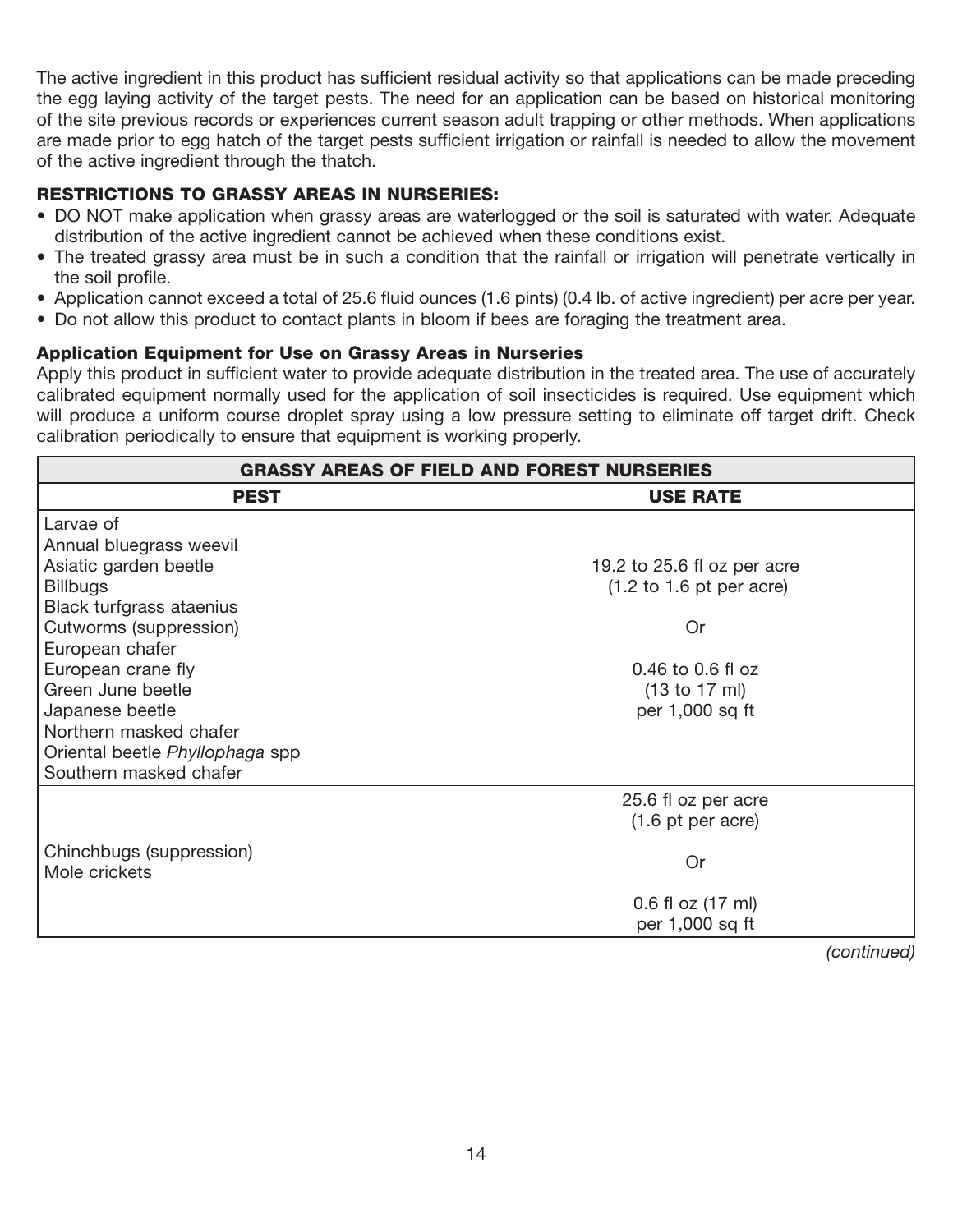#### GRASSY AREAS OF FIELD AND FOREST NURSERIES *(cont.)*

#### **Remarks**

For control of grubs billbugs and annual bluegrass weevil make application prior to egg hatch of the target pest. Read APPLICATION EQUIPMENT section of this label.

For suppression of chinchbugs, make application prior to or during the hatching of the first instar nymphs. For control of mole crickets make application prior to or during the peak egg hatch period. When adults or large nymphs are present and actively tunneling, accompany the application of this product with a remedial insecticide. Follow the most restrictive label instructions when tank mixing.

Consult your local turf state Agricultural Experiment Station or State Extension Service Specialists for more specific information regarding timing of application.

#### RESTRICTIONS:

- Do not apply more than 25.6 fluid ounces (1.6 pt) (0.4 lb of active ingredient) per acre per year.
- Irrigation or rainfall must occur within 24 hours after application to move the active ingredient through the thatch.
- Do not mow turf or lawn area until after sufficient irrigation or rainfall has occurred.
- Do not allow this product to contact plants in bloom if bees are foraging the treatment area.

## APPLICATION TO ORNAMENTALS AND VEGETABLE PLANTS

#### (Nurseries, Greenhouses and Interior Plantscapes)

This product is for insect control on ornamental and vegetable plants in nurseries and greenhouses and interior plantscapes. This product is a systemic product and will be translocated upward into the plant system. To assure optimum effectiveness the product must be placed where the growing portion of the target plant can absorb the active ingredient. The addition of a nitrogen containing fertilizer, where applicable into the solution, may enhance the uptake of the active ingredient. Application can be made by foliar application or soil applications including soil injection drenches and broadcast sprays.

When making soil applications to plants with woody stems, systemic activity will be delayed until the active ingredient is translocated throughout the plant. Make application prior to anticipated pest infestation.

**Bark Media** - Media with 30% or more bark content may confer a shorter period of protection when treated with this product.

Resistance - Some insects are known to develop resistance to insecticides after repeated use. Because the development of resistance cannot be predicted, the use of this product must conform to resistance management strategies established for the use area. Consult your local or state pest management authorities for details.

#### Application Equipment for Ornamentals and Vegetable Plants

Mix product with the required amount of water and apply as specified for the selected use pattern.

When making foliar applications on hard-to-wet foliage such as holly pine or ivy the addition of a spreader/ sticker will improve coverage. If concentrate or mist type spray equipment is used apply an equivalent amount of product on the area sprayed as would be used in a dilute application.

This product has been found to be compatible with commonly used fungicides, miticides, liquid fertilizers, and other commonly used insecticides. The physical compatibility of this product may vary with different sources of pesticide products and local cultural practices. For any tank mixture that has not been previously tested, prepare on a small scale (pint or quart jar) using the proper proportions of pesticides and water to ensure the physical compatibility of the mixture.

It is the pesticide user's responsibility to ensure that all products are registered for the intended use. Read and follow the applicable restrictions and limitations and directions for use on all product labels involved in tank mixing. Users must follow the most restrictive directions for use and precautionary statements of each product in the tank mixture.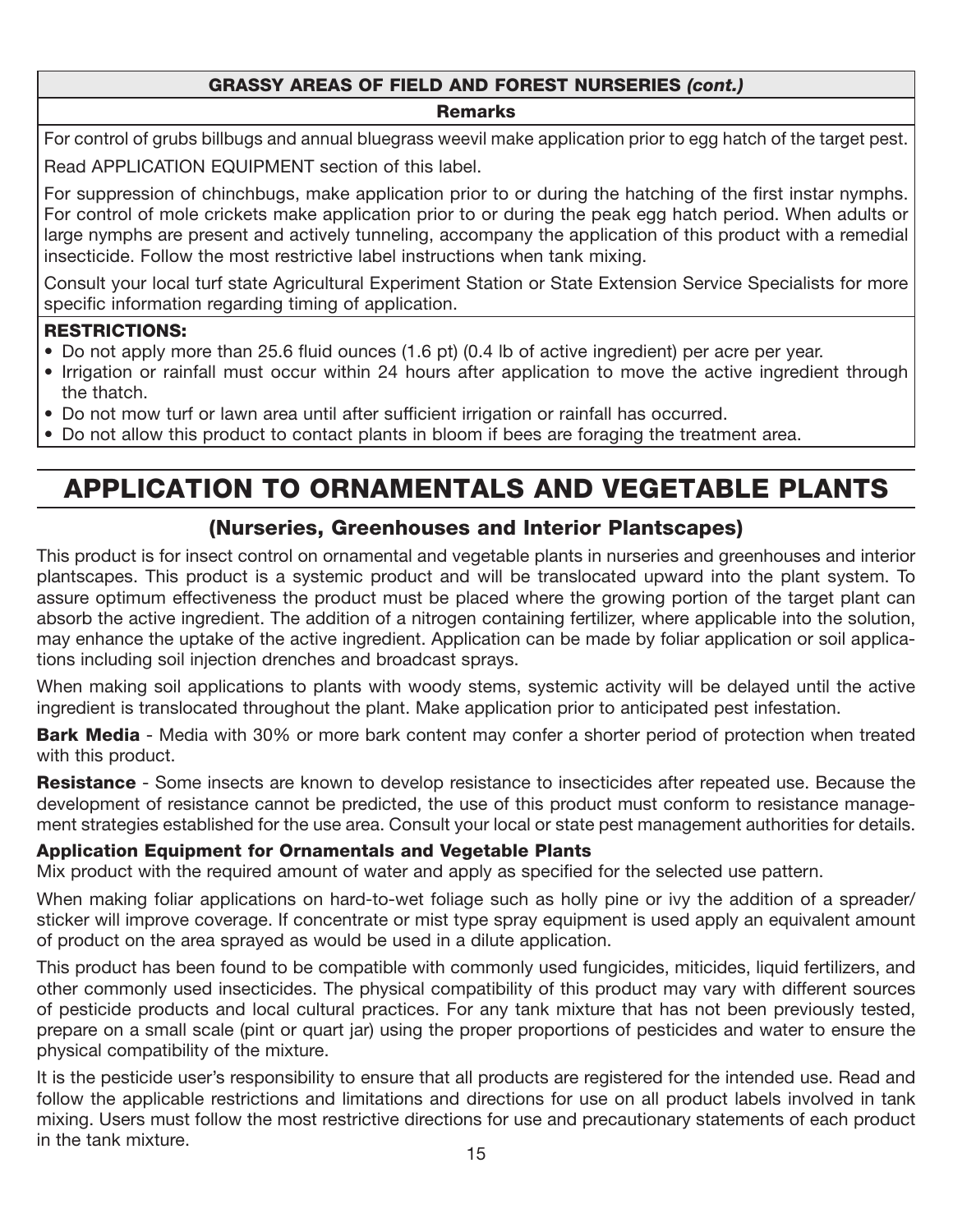#### FOLIAR & BROADCAST APPLICATIONS:

ORNAMENTALAL TREES (including non-bearing fruit & nut trees), SHRUBS, EVERGREENS, FLOWERS, FOLIAGE PLANTS, GROUNDCOVERS, INTERIOR PLANTSCAPES, VEGETABLE PLANTS\* (around field grown nursery and container stock indoor and outdoor ornamentals (including both greenhouse and interior plantscapes) and ornamentals grown in flats, benches or beds.

| <b>FOLIAR APPLICATIONS</b>                                                                                                                                                                                   |                                                                 |                                                                                                                                                                                       |  |  |
|--------------------------------------------------------------------------------------------------------------------------------------------------------------------------------------------------------------|-----------------------------------------------------------------|---------------------------------------------------------------------------------------------------------------------------------------------------------------------------------------|--|--|
| <b>PEST</b>                                                                                                                                                                                                  | <b>USE RATE</b>                                                 | <b>REMARKS</b>                                                                                                                                                                        |  |  |
| Adelgids<br><b>Aphids</b><br>Japanese beetles (adults)<br>Lace bugs                                                                                                                                          | $1.7$ fl oz<br>$(50 \text{ ml})$ per<br>100 gallons<br>of water | Start treatments prior to establishment of<br>high pest populations and reapply on an as<br>needed basis For resistance management<br>purposes.                                       |  |  |
| Leaf beetles<br>(including Elm and Viburnum leaf beetles)<br>Leafhoppers<br>(including Glassy winged sharpshooter)<br>Leafminers<br>Mealy bugs<br>Sawfly larvae<br>Thrips (suppression)<br><b>Whiteflies</b> |                                                                 | <b>DO NOT</b> make an imidacloprid foliar appli-<br>cation following a soil application in the<br>same crop                                                                           |  |  |
| <b>BROADCAST APPLICATIONS</b>                                                                                                                                                                                |                                                                 |                                                                                                                                                                                       |  |  |
| <b>PEST</b>                                                                                                                                                                                                  | <b>USE RATE</b>                                                 | <b>REMARKS</b>                                                                                                                                                                        |  |  |
| White grub larvae<br>(such as Japanese beetle larvae chafers<br>Phyllophaga spp Asiatic garden beetle                                                                                                        | 0.45 to 0.6 fl oz<br>(13 to 17 ml)<br>per 1,000 sq ft           | Mix required amount of product in suffi-<br>cient water to uniformly and accurately<br>cover the area being treated.                                                                  |  |  |
| Oriental beetle)                                                                                                                                                                                             |                                                                 | <b>DO NOT</b> use less than 2 gallons of water<br>per 1,000 square feet. Irrigate thoroughly<br>to incorporate this insecticide into the<br>upper soil profile. Refer to specific use |  |  |

#### **RESTRICTIONS**

• \*Only for use on the following vegetable plants intended for resale: Broccoli, Chinese, Broccoli, Broccoli Raab, Brussel Sprouts, Cabbage, Chinese Cabbage, Cauliflower, Collards, Eggplant, Ground Cherry, Kale, Kohlrabi, Lettuce, Mustard Greens, Pepinos, Peppers, Potatoes, Rape Greens, Sorghum, Sugarbeets, Tomatillo and Tomato

directions (found below) for Flowers and

Ground Covers.

• For outdoor plants grown in ground applications of this product cannot exceed a total of 25.6 fluid ounces (1.6 pints) (0.4 lb of active ingredient) per acre per year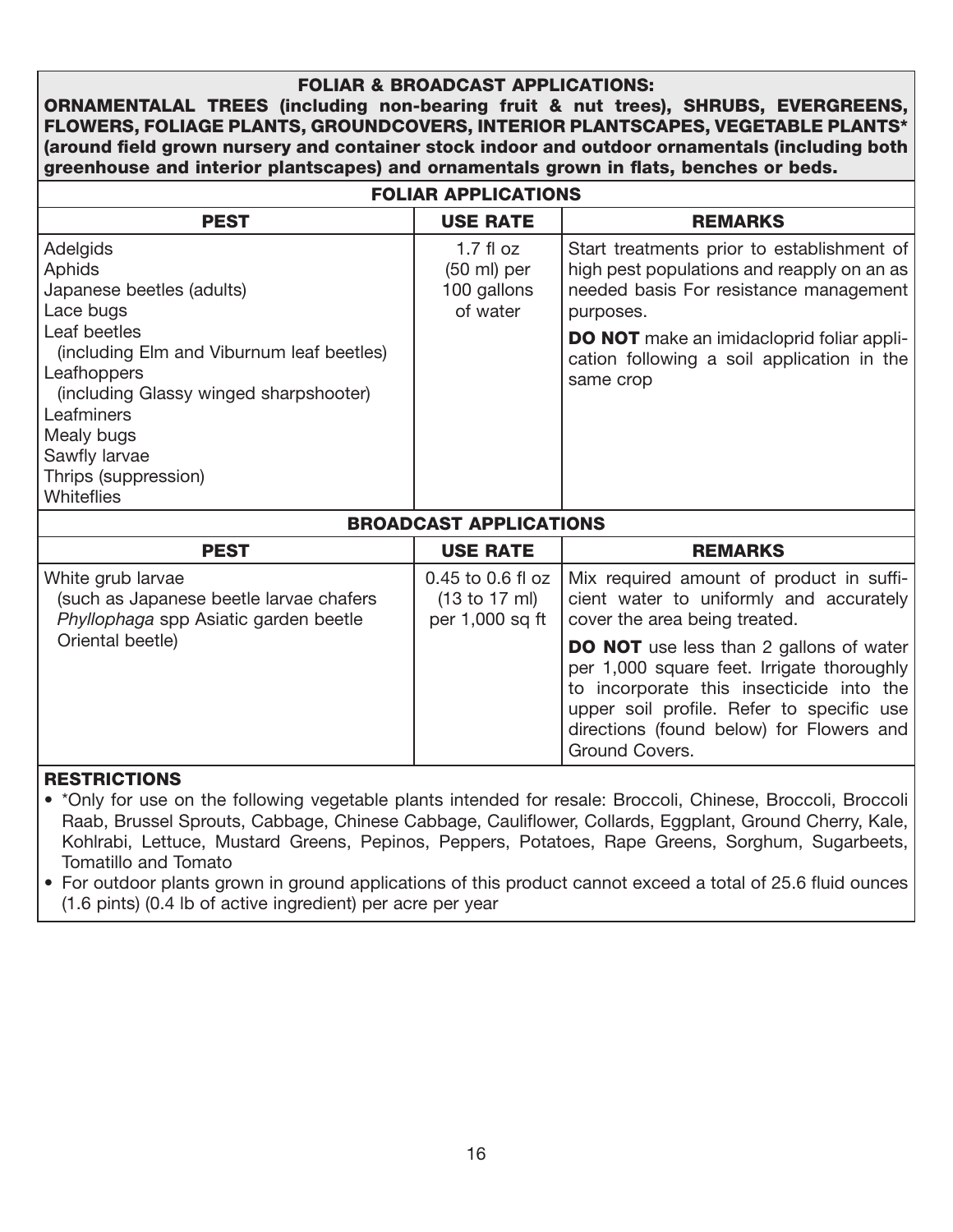| <b>USE RATE</b><br><b>PEST</b><br><b>TREES</b><br>Soil Injection -<br>Adelgids<br><b>For TREES</b><br>Alder borer<br>Use the following rates<br>as a function of tree<br>Aphids<br>drip line of the tree<br>diameter at breast height<br>Armored scales (suppression)<br>Asian longhorned beetle<br>(DBH)<br>Black vine weevil larvae<br>Apply $0.1 - 0.4$ fl oz (3 to<br>Bronze birch borer<br>12 mL) per inch of trunk<br>Emerald ash borer<br>diameter (DBH)<br>Eucalyptus longhorned borer<br>You may use the higher<br><b>Flatheaded borers</b><br>rate $(0.3 - 0.4$ fl oz) only<br>(including Bronze birch and<br>for trees $>15$ inches<br>6 to 12 inches out from the base.<br>Alder)<br>(DBH) to control<br>Japanese beetles (adult)<br>Lace bugs<br>Asian longhorned beetle<br>Leaf beetles<br>Emerald ash borer Euca-<br>(including elm and viburnum<br>lyptus longhorned borer<br>leaf beetles)<br>Bronze birch borer and<br>Leafhoppers<br>Alder borer<br>(including glassy winged<br><b>RESTRICTION</b><br>sharpshooter)<br>or Suffolk Counties of New York<br>Leafminers<br><b>DO NOT</b> apply more<br>than 25.6 fl oz (0.4 lb Al)<br>Mealybugs<br><b>Soil Drench</b><br>Pine tip moth larvae<br>per acre per year.<br><b>Psyllids</b><br>Diameter at Breast<br>Royal palm bugs<br>Height (DBH) is mea-<br>Sawfly larvae*<br>sured at 4-5 feet from<br>Soft scales<br>the ground<br>Thrips (suppression)<br>root zone.<br>White grub larvae | SOIL APPLICATIONS - NURSERY, GREENHOUSE AND INTERIORSCAPE PLANTS |  |                                                                                                                                                                                                                                                                                                                                                                                                                                                                                                                                                                                                                                                                                                                                                                                                                                                                                                                                                                                                                                                                                                                                                                                                                                                                          |  |  |  |
|-------------------------------------------------------------------------------------------------------------------------------------------------------------------------------------------------------------------------------------------------------------------------------------------------------------------------------------------------------------------------------------------------------------------------------------------------------------------------------------------------------------------------------------------------------------------------------------------------------------------------------------------------------------------------------------------------------------------------------------------------------------------------------------------------------------------------------------------------------------------------------------------------------------------------------------------------------------------------------------------------------------------------------------------------------------------------------------------------------------------------------------------------------------------------------------------------------------------------------------------------------------------------------------------------------------------------------------------------------------------------------------------------------------------------------------------------------------|------------------------------------------------------------------|--|--------------------------------------------------------------------------------------------------------------------------------------------------------------------------------------------------------------------------------------------------------------------------------------------------------------------------------------------------------------------------------------------------------------------------------------------------------------------------------------------------------------------------------------------------------------------------------------------------------------------------------------------------------------------------------------------------------------------------------------------------------------------------------------------------------------------------------------------------------------------------------------------------------------------------------------------------------------------------------------------------------------------------------------------------------------------------------------------------------------------------------------------------------------------------------------------------------------------------------------------------------------------------|--|--|--|
|                                                                                                                                                                                                                                                                                                                                                                                                                                                                                                                                                                                                                                                                                                                                                                                                                                                                                                                                                                                                                                                                                                                                                                                                                                                                                                                                                                                                                                                             |                                                                  |  | <b>APPLICATION SITE</b>                                                                                                                                                                                                                                                                                                                                                                                                                                                                                                                                                                                                                                                                                                                                                                                                                                                                                                                                                                                                                                                                                                                                                                                                                                                  |  |  |  |
|                                                                                                                                                                                                                                                                                                                                                                                                                                                                                                                                                                                                                                                                                                                                                                                                                                                                                                                                                                                                                                                                                                                                                                                                                                                                                                                                                                                                                                                             |                                                                  |  |                                                                                                                                                                                                                                                                                                                                                                                                                                                                                                                                                                                                                                                                                                                                                                                                                                                                                                                                                                                                                                                                                                                                                                                                                                                                          |  |  |  |
| Whiteflies                                                                                                                                                                                                                                                                                                                                                                                                                                                                                                                                                                                                                                                                                                                                                                                                                                                                                                                                                                                                                                                                                                                                                                                                                                                                                                                                                                                                                                                  |                                                                  |  | GRID SYSTEM - Holes must be spaced on 2-5<br>foot centers in a grid pattern extending to the<br><b>CIRCLE SYSTEM</b> - Apply in holes evenly<br>spaced in circles (use more than one circle<br>dependent upon the size of the tree) beneath the<br>drip line of the tree extending in from that line<br><b>BASAL SYSTEM</b> Space injection holes evenly<br>around the base of the tree trunk no more than<br>Mix required dosage in sufficient water to inject<br>an equal amount of solution in each hole. Main-<br>tain a low pressure and use sufficient solution<br>for distribution of the liquid into the treatment<br>zone Keep the treated area moist for 7 to 10<br>days. DO NOT use less than 4 holes per tree<br><b>NEW YORK SPECIFIC RESTRICTION:</b><br>No Soil Injection Applications Allowed in Nassau<br>Uniformly apply the dosage in no less than<br>10 gallons of water per 1,000 square feet as<br>a drench around the base of the tree directed<br>to the root zone. Remove plastic or any other<br>barrier that will stop solution from reaching the<br><b>For Control of Specified Borers</b><br>Application to trees already heavily infested may<br>not prevent the eventual loss of the trees due to<br>existing pest damage and tree stress. |  |  |  |
| <b>50 Gallon capacity)</b>                                                                                                                                                                                                                                                                                                                                                                                                                                                                                                                                                                                                                                                                                                                                                                                                                                                                                                                                                                                                                                                                                                                                                                                                                                                                                                                                                                                                                                  |                                                                  |  | <b>Basal Soil Drench using Slow Release Irri-</b><br>gation Bags (such as Treegator <sup>®</sup> 15, 20 or<br>Follow manufacturer's instructions for installa-<br>tion and setup of drip irrigation water bag. Fill<br>bag to 1/4 capacity with irrigation water Add the<br>specified rate of this product for the tree diame-<br>ter to which the bag is attached. Add remaining                                                                                                                                                                                                                                                                                                                                                                                                                                                                                                                                                                                                                                                                                                                                                                                                                                                                                        |  |  |  |

*(continued)*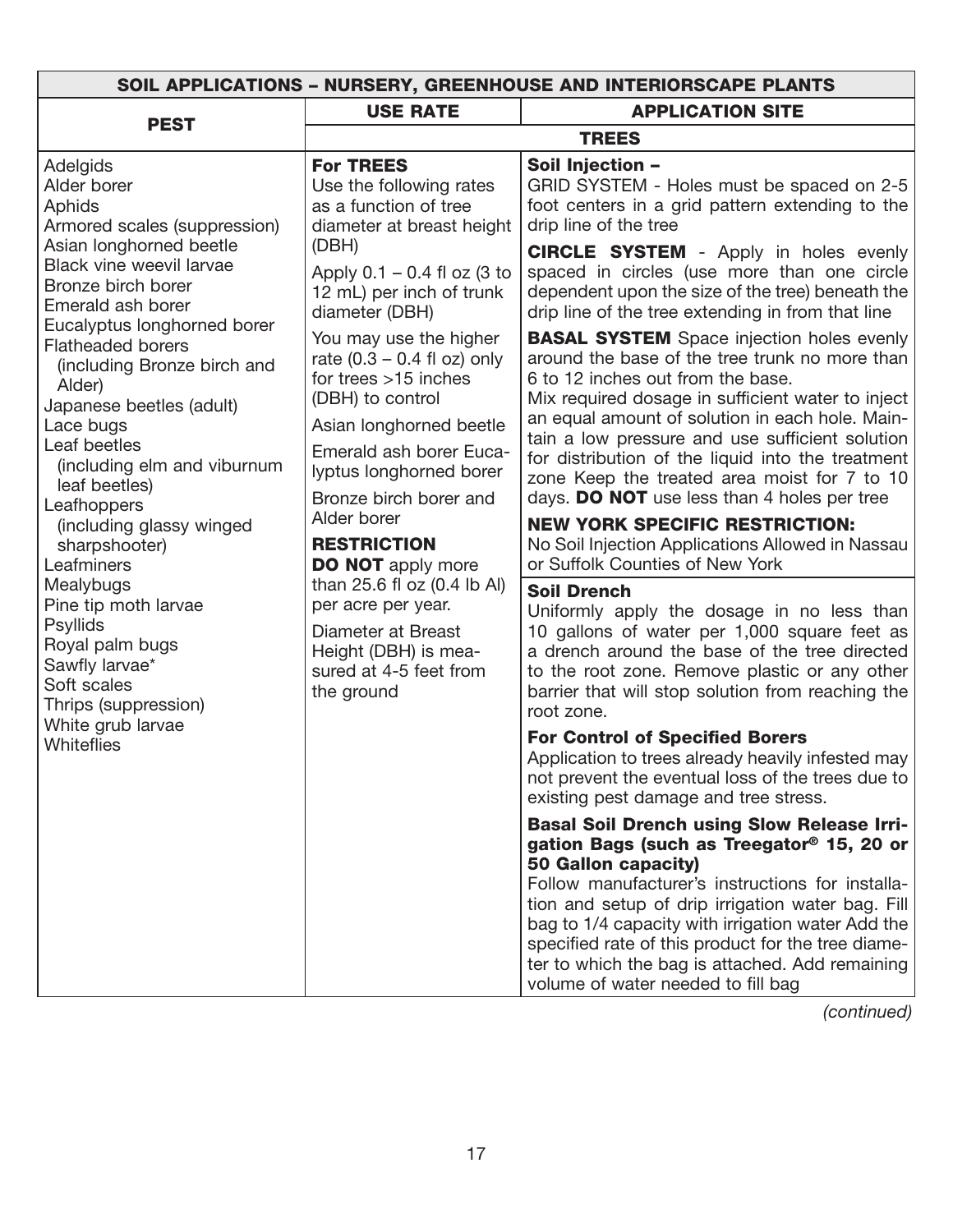| SOIL APPLICATIONS - NURSERY, GREENHOUSE AND INTERIORSCAPE PLANTS (cont.)                                                                                                                  |                                                                |                                                                                                                                                                                                                                                                                                                                                                                                                                             |  |  |
|-------------------------------------------------------------------------------------------------------------------------------------------------------------------------------------------|----------------------------------------------------------------|---------------------------------------------------------------------------------------------------------------------------------------------------------------------------------------------------------------------------------------------------------------------------------------------------------------------------------------------------------------------------------------------------------------------------------------------|--|--|
|                                                                                                                                                                                           | <b>USE RATE</b>                                                | <b>APPLICATION SITE</b>                                                                                                                                                                                                                                                                                                                                                                                                                     |  |  |
| <b>PEST</b>                                                                                                                                                                               |                                                                | <b>SHRUBS</b>                                                                                                                                                                                                                                                                                                                                                                                                                               |  |  |
| Adelgids<br>Alder borer<br><b>Aphids</b>                                                                                                                                                  | 0.1 to 0.2 fl oz<br>(3 to 6 ml)<br>per foot of                 | <b>Soil Injection</b><br>Apply to individual plants using dosage<br>indicated                                                                                                                                                                                                                                                                                                                                                               |  |  |
| Armored scales (suppression)<br>Asian longhorned beetle<br>Black vine weevil larvae<br>Bronze birch borer<br>Emerald ash borer<br>Eucalyptus longhorned borer<br><b>Flatheaded borers</b> | shrub height                                                   | Mix required dosage in sufficient water to inject<br>an equal amount of solution in each hole. Main-<br>tain a low pressure and use sufficient solution<br>for distribution of the liquid into the treatment<br>zone Keep the treated area moist for 7 to 10<br>days. DO NOT use less than 4 holes per shrub.                                                                                                                               |  |  |
| (including Bronze birch and<br>Alder)<br>Japanese beetles (adult)                                                                                                                         |                                                                | <b>NEW YORK SPECIFIC RESTRICTION</b><br>No Soil Injection Applications Allowed in Nassau<br>or Suffolk Counties of New York                                                                                                                                                                                                                                                                                                                 |  |  |
| Lace bugs<br>Leaf beetles<br>(including elm and viburnum<br>leaf beetles)<br>Leafhoppers<br>(including glassy winged<br>sharpshooter)                                                     |                                                                | <b>Soil Drench</b><br>Uniformly apply the dosage in no less than<br>10 gallons of water per 1,000 square feet as<br>a drench around the base of the tree directed<br>to the root zone. Remove plastic or any other<br>barrier that will stop solution from reaching the<br>root zone.                                                                                                                                                       |  |  |
| Leafminers<br>Mealybugs<br>Pine tip moth larvae<br><b>Psyllids</b><br>Royal palm bugs<br>Sawfly larvae*<br>Soft scales<br>Thrips (suppression)<br>White grub larvae<br>Whiteflies         |                                                                | <b>Basal Soil Drench Using Slow Release</b><br>Irrigation Bags (such as Treegator <sup>®</sup> 15 20,<br>or 50 Gallon capacity).<br>Follow manufacturer's instructions for instal-<br>lation and setup of drip irrigation water bag.<br>Fill bag to 1/4 capacity with irrigation water.<br>Add the specified rate of this product for the<br>shrub height to which the bag is attached. Add<br>remaining volume of water needed to fill bag |  |  |
|                                                                                                                                                                                           |                                                                | <b>FLOWERS &amp; GROUNDCOVERS</b>                                                                                                                                                                                                                                                                                                                                                                                                           |  |  |
|                                                                                                                                                                                           | 0.1 to 0.2 fl oz<br>(3 to 6 ml)<br>per foot of<br>shrub height | Apply as a broadcast treatment and incorporate<br>into the soil before planting or apply after plants<br>are established Irrigate immediately following<br>application to established plants.                                                                                                                                                                                                                                               |  |  |
| <b>Remarks</b>                                                                                                                                                                            |                                                                |                                                                                                                                                                                                                                                                                                                                                                                                                                             |  |  |
| *Sawfly larvae feed on mature foliage beginning in early spring Make treatments in the fall before sawfly emer-                                                                           |                                                                |                                                                                                                                                                                                                                                                                                                                                                                                                                             |  |  |

gence in spring to allow adequate time for imidacloprid translocation into mature foliage.

#### **RESTRICTION**

- **DO NOT** apply more than 25.6 fluid ounces (1.6 pints) (0.4 lbs Al) per acre per year.
- **DO NOT** use less than 2 gallons of spray volume per 1,000 square feet (85 GPA).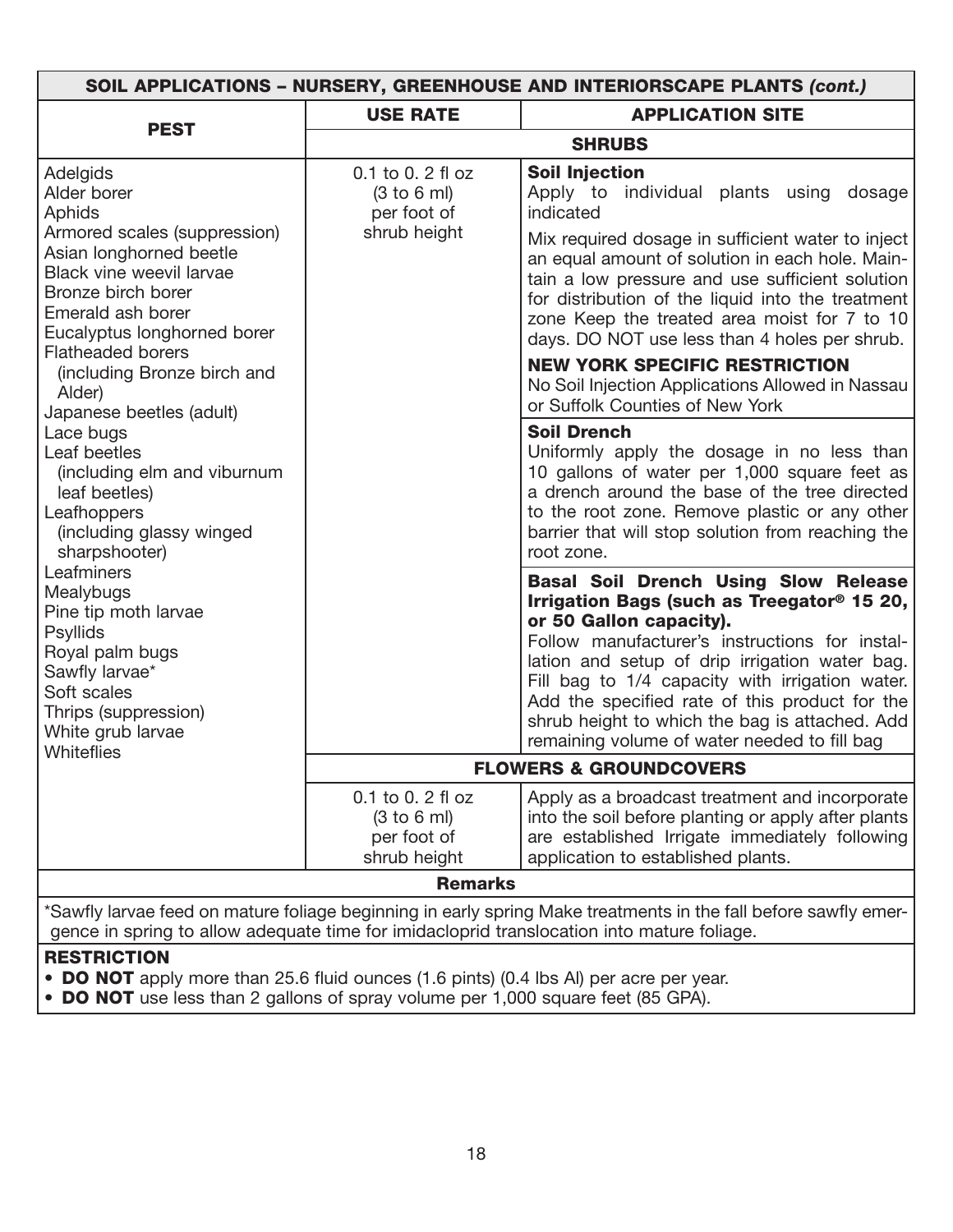| <b>SOIL APPLICATIONS FIELD AND FOREST NURSERIES</b>                                                                                                                                         |                                                               |                                               |  |  |  |
|---------------------------------------------------------------------------------------------------------------------------------------------------------------------------------------------|---------------------------------------------------------------|-----------------------------------------------|--|--|--|
| <b>Pests</b>                                                                                                                                                                                | Fluid ounces /1000 ft of row<br>Fluid ounces / 1000 square ft |                                               |  |  |  |
| For control of<br>White grub larvae <sup>1</sup><br>(such as Japanese beetle, Masked<br>chafers, European Chafer, Oriental<br>beetle, Asiatic garden beetle)                                | $1.7$ fl oz<br>$(50 \text{ ml})$                              | $0.6$ fl $oz$<br>(17 ml)<br>25.6 fl oz / Acre |  |  |  |
|                                                                                                                                                                                             | <b>Application methods</b>                                    |                                               |  |  |  |
| Apply as a uniform band on either side of the row using a band width six (6) inches wider than the actual root<br>ball diameter to be dug                                                   |                                                               |                                               |  |  |  |
| <b>DO NOT</b> allow bands in adjacent rows to overlap                                                                                                                                       |                                                               |                                               |  |  |  |
| <b>Remarks</b>                                                                                                                                                                              |                                                               |                                               |  |  |  |
| Mowing of the vegetation in the area to be treated to a height of 3 inches or less prior to application will<br>improve the consistency of control                                          |                                                               |                                               |  |  |  |
| Apply May through July Time the treatment so that rainfall or irrigation occurs within 24 hours following the<br>application                                                                |                                                               |                                               |  |  |  |
| <sup>1</sup> For grub control in areas of turf apply as a broadcast application using $0.45 - 0.60$ fluid ounces (13 - 17 ml)<br>per 1,000 square feet $(19.6 - 25.6)$ fluid ounces / Acre) |                                                               |                                               |  |  |  |
| <b>Restrictions</b><br>• DO NOT exceed 25.6 fluid ounces / acre per year (1.6 pints) (0.4 lbs Al/A)<br>• DO NOT use less than 2 gallons of spray volume per 1,000 square feet (85 GPA)      |                                                               |                                               |  |  |  |

## EBB & FLOOD APPLICATIONS

This product may be applied through Ebb and Flood applications to Ornamental and Vegetable Plants (intended for resale only) grown in containers. To assure accurate uptake prior to treatment bring a minimum of 10 plants up to a known field capacity and allow to dry out for one or two days. Re-wet these plants to determine how much water on average each plant will absorb to bring it back at field capacity. Use the volume absorbed per plant (keeping pot sizes uniform) multiplied by the number of pots being treated. Add to this volume a required minimum to flood your smallest treatment area. This will minimize the return back to the storage tank. Re-use the returned volume with subsequent irrigation or nutrients on the same plants.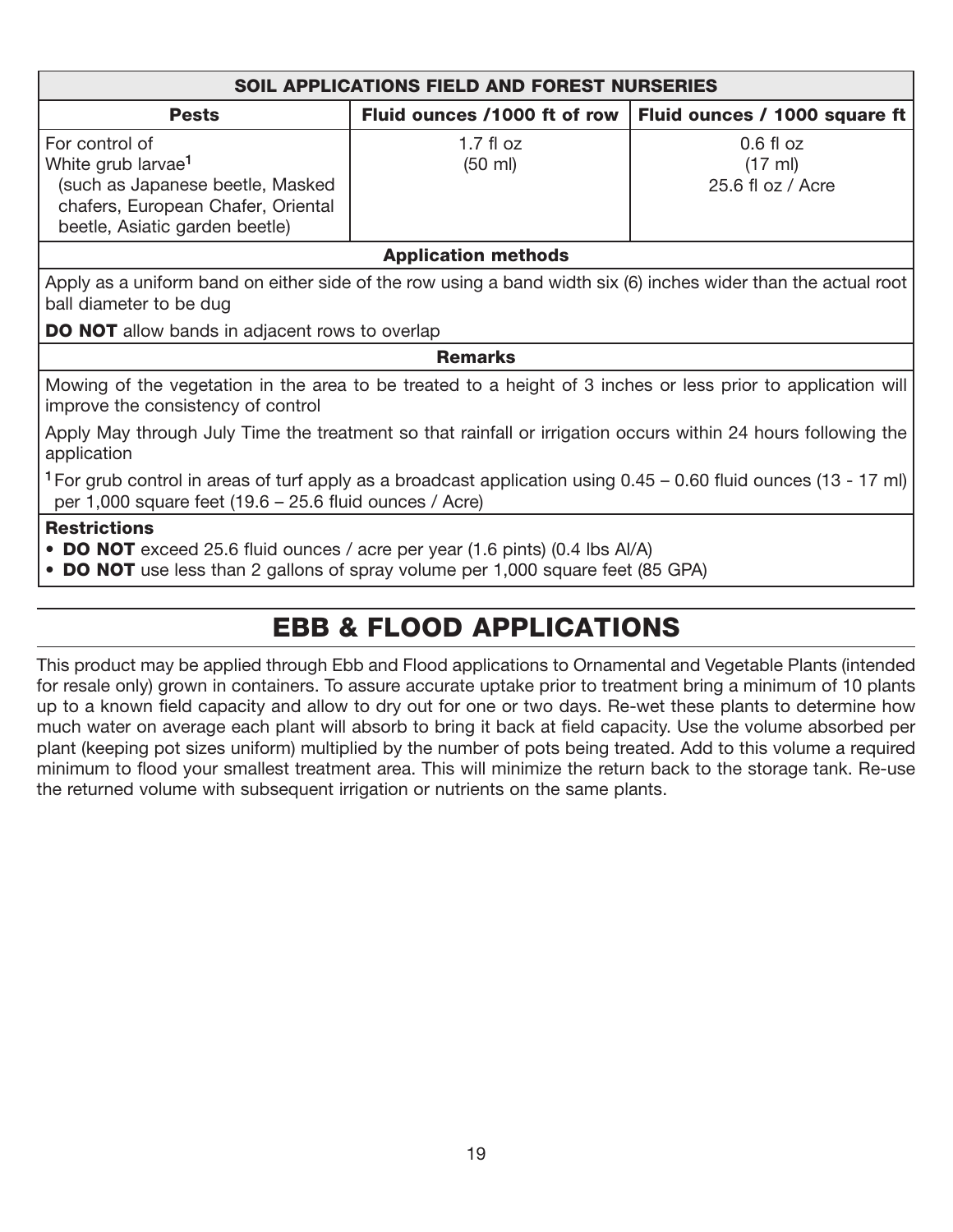| <b>EBB &amp; FLOOD APPLICATIONS</b><br><b>ORNAMENTAL AND VEGETABLE PLANTS GROWN IN CONTAINERS</b> |                                   |                                                                                   |                                                                                                           |  |
|---------------------------------------------------------------------------------------------------|-----------------------------------|-----------------------------------------------------------------------------------|-----------------------------------------------------------------------------------------------------------|--|
| <b>PEST</b>                                                                                       | <b>Container</b><br>size (inches) | <b>Herbaceous species</b><br>including<br>vegetable plants<br>(1 or 2 plants/pot) | <b>Woody perennials,</b><br><b>Herbaceous species</b><br>including<br>vegetable plants<br>(3 or more/pot) |  |
|                                                                                                   |                                   | ml /100 plants                                                                    |                                                                                                           |  |
| Adelgids<br>Aphids                                                                                | $\overline{2}$                    | 1.6                                                                               | 2.5                                                                                                       |  |
| Armored scales (suppression)<br>Fungus gnats (larvae only) <sup>1</sup>                           | 3                                 | 2.5                                                                               | 3.7                                                                                                       |  |
| Japanese beetles (adults)<br>Lacebugs                                                             | $\overline{4}$                    | 3.3                                                                               | 5.0                                                                                                       |  |
| <b>Leaf Beetles</b><br>(including Elm and Viburnum)                                               | 5                                 | 4.2                                                                               | 6.3                                                                                                       |  |
| Leafhoppers/Glassy winged<br>Sharpshooters<br>Leafminers                                          | 6                                 | 5.0                                                                               | 7.7                                                                                                       |  |
| Mealybugs<br>Psylhds                                                                              | $\overline{7}$                    | 5.9                                                                               | 9.1                                                                                                       |  |
| Root mealybugs <sup>2</sup><br>Root weevil complex                                                | 8                                 | 6.6                                                                               | 10.0                                                                                                      |  |
| (such as Apopka Black vine<br>Citrus root) <sup>3</sup>                                           | 9                                 | 7.4                                                                               | 11.1                                                                                                      |  |
| Soft scales<br>Thrips (suppression) <sup>4</sup>                                                  | 10                                | 8.3                                                                               | 12.5                                                                                                      |  |
| Whiteflies<br>White grub larvae                                                                   | 11                                | 9.0                                                                               | 14.3                                                                                                      |  |
| (such as Japanese beetle<br>Masked chafers European)                                              | 12                                | 10.0                                                                              | 16.7                                                                                                      |  |
| <b>Remarks</b>                                                                                    |                                   |                                                                                   |                                                                                                           |  |

<sup>1</sup>Fungus gnat larvae in the soil will be controlled by drench or incorporation. No adult Fungus Gnat control. Other foliar insect control is achieved by the uptake of this product from a healthy root system translocating the active ingredient up into the plant.

<sup>2</sup> Root Mealybug control will require a thorough drenching of containerized media. Coverage is essential for control while minimizing the amount of leachate. Rate 1.7 fluid ounces (50 ml) in 150 gallons of water <sup>3</sup> Citrus Root Weevil For use on non bearing citrus nursery stock.

<sup>4</sup>Thrips suppression on foliage only. Thrips in buds and flowers will not be suppressed.

#### RESTRICTIONS:

• For outdoor plants grown in ground applications of this product cannot exceed a total of 25.6 fluid ounces (1.6 pints) (0 4 lb of active ingredient) per acre per year

• Use only on the following vegetable plants intended for resale: Broccoli, Chinese Broccoli, Broccoli Raab, Brussels Sprouts, Cabbage, Chinese Cabbage, Cauliflower, Collards, Eggplant, Ground Cherry, Kale, Kohlrabi, Lettuce, Mustard Greens, Pepinos, Peppers, Potatoes, Rape Greens, Sorghum, Sugarbeets, Tomatillo and Tomato.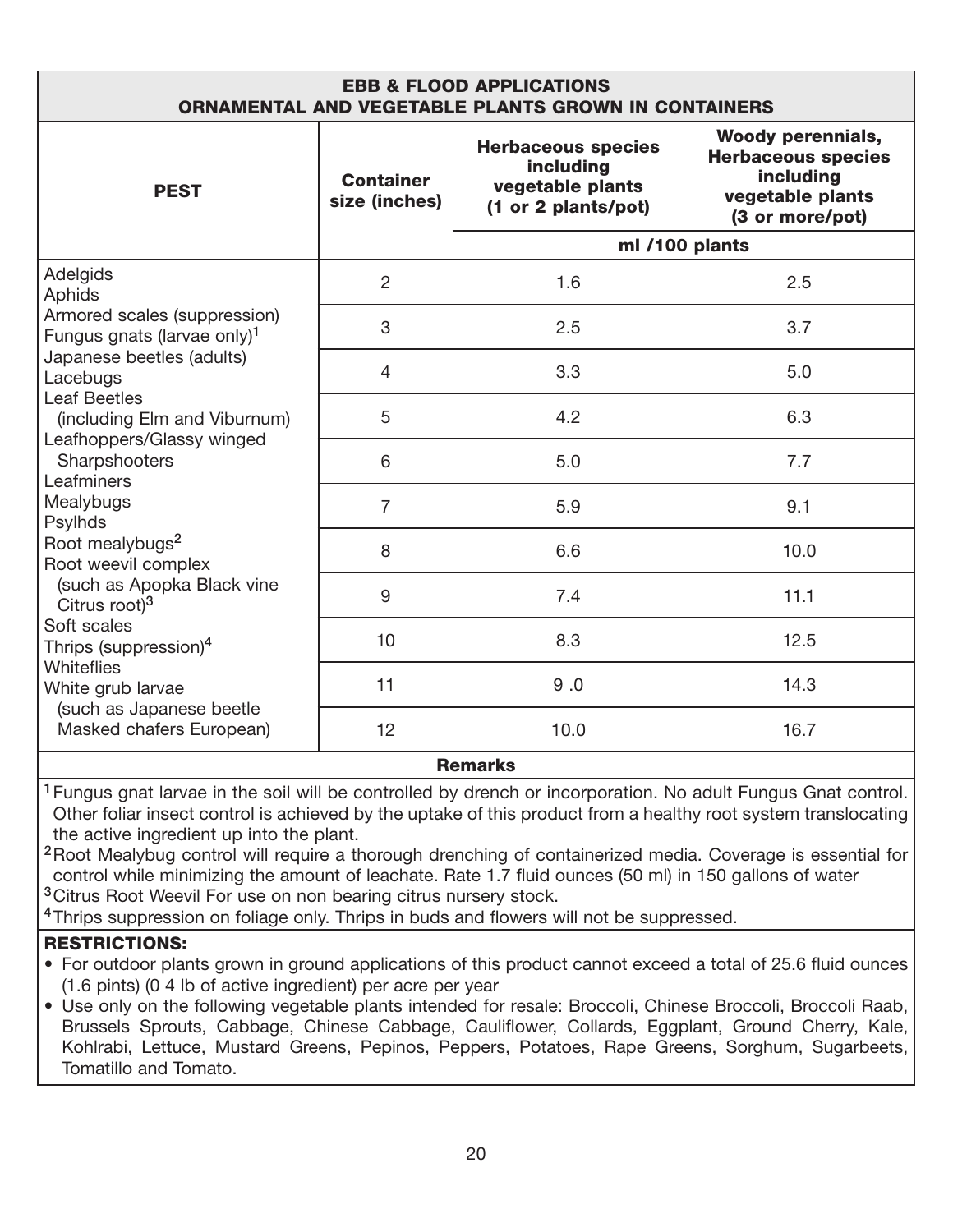## DRENCH & IRRIGATION APPLICATIONS

This product may be applied through Drench and Flood applications. See instructions above.

For Application Through Irrigation Systems: Apply only to greenhouse and nursery grown ornamentals vegetable plants (intended for resale only) and mtenorscape plants using soil drenches microirrigation drip irrigation overhead irrigation ebb and flood irrigation or hand held or motorized calibrated irrigation equipment.

| <b>DRENCH &amp; IRRIGATION APPLICATIONS: ORNAMENTAL AND VEGETABLE PLANTS</b><br><b>GROWN IN SMALL CONTAINERS, IN FLATS, ON BENCHES, OR IN BEDS</b> |                                                                                                                                                                                                                                                                                                                                                                                                                               |                                                                                   |                                                                                                           |
|----------------------------------------------------------------------------------------------------------------------------------------------------|-------------------------------------------------------------------------------------------------------------------------------------------------------------------------------------------------------------------------------------------------------------------------------------------------------------------------------------------------------------------------------------------------------------------------------|-----------------------------------------------------------------------------------|-----------------------------------------------------------------------------------------------------------|
|                                                                                                                                                    | <b>CONTAINERIZED PLANTS (small containers)</b>                                                                                                                                                                                                                                                                                                                                                                                |                                                                                   |                                                                                                           |
| <b>PEST</b>                                                                                                                                        | <b>Container</b><br>size (inches)                                                                                                                                                                                                                                                                                                                                                                                             | <b>Herbaceous species</b><br>including<br>vegetable plants<br>(1 or 2 plants/pot) | <b>Woody perennials,</b><br><b>Herbaceous species</b><br>including<br>vegetable plants<br>(3 or more/pot) |
|                                                                                                                                                    |                                                                                                                                                                                                                                                                                                                                                                                                                               |                                                                                   | # of Containers treated with 2.0 fluid ounces (60 ml)                                                     |
| Adelgids                                                                                                                                           | $\overline{2}$                                                                                                                                                                                                                                                                                                                                                                                                                | 3000                                                                              | 2000                                                                                                      |
| <b>Aphids</b>                                                                                                                                      | 3                                                                                                                                                                                                                                                                                                                                                                                                                             | 2000                                                                              | 1350                                                                                                      |
| Fungus gnats (larvae only)<br><sup>1</sup> Japanese beetles (adults)                                                                               | $\overline{4}$                                                                                                                                                                                                                                                                                                                                                                                                                | 1500                                                                              | 1000                                                                                                      |
| Lacebugs                                                                                                                                           | 5                                                                                                                                                                                                                                                                                                                                                                                                                             | 1200                                                                              | 800                                                                                                       |
| <b>Leaf Beetles</b>                                                                                                                                | 6                                                                                                                                                                                                                                                                                                                                                                                                                             | 1000                                                                              | 650                                                                                                       |
| (including Elm and Viburnum<br>leaf beetles)                                                                                                       | $\overline{7}$                                                                                                                                                                                                                                                                                                                                                                                                                | 850                                                                               | 550                                                                                                       |
| Leafhoppers                                                                                                                                        | 8                                                                                                                                                                                                                                                                                                                                                                                                                             | 750                                                                               | 500                                                                                                       |
| (including glassy winged<br>sharpshooter)                                                                                                          | 9                                                                                                                                                                                                                                                                                                                                                                                                                             | 675                                                                               | 450                                                                                                       |
| Leafminers                                                                                                                                         | 10                                                                                                                                                                                                                                                                                                                                                                                                                            | 600                                                                               | 400                                                                                                       |
| Mealybugs                                                                                                                                          | 11                                                                                                                                                                                                                                                                                                                                                                                                                            | 550                                                                               | 350                                                                                                       |
| <b>Psylhds</b><br>Root mealybugs <sup>2</sup>                                                                                                      | 12                                                                                                                                                                                                                                                                                                                                                                                                                            | 500                                                                               | 300                                                                                                       |
| Root weevil complex                                                                                                                                | <b>Application methods</b>                                                                                                                                                                                                                                                                                                                                                                                                    |                                                                                   |                                                                                                           |
| (such as Apopka Black vine<br>Citrus root weevils) <sup>3</sup><br>Soft scales<br>Thrips (suppression) <sup>4</sup>                                | Use sufficient volume to wet most of the potting medium without loss of<br>liquid from the bottom of the container. Apply according to label directions<br>Follow application with moderate irrigation Irrigate carefully during the next<br>10 days in order to prevent loss of active ingredient due to leaching                                                                                                            |                                                                                   |                                                                                                           |
| Whitefloes<br>White grub larvae                                                                                                                    |                                                                                                                                                                                                                                                                                                                                                                                                                               | PLANTS IN FLATS, ON BENCHES, OR IN BEDS                                           |                                                                                                           |
| (such as Japanese beetle,                                                                                                                          | 0.6 fluid ounces (17 ml) per 1,000 square feet                                                                                                                                                                                                                                                                                                                                                                                |                                                                                   |                                                                                                           |
| Masked chafer, European                                                                                                                            | <b>Application Methods</b>                                                                                                                                                                                                                                                                                                                                                                                                    |                                                                                   |                                                                                                           |
| chafer, Oriental beetle,<br>Asiatic garden beetle)                                                                                                 | Mix required amount in sufficient water to uniformly cover the area being<br>treated DO NOT use less than 2 gallons of mixture per 1 000 square feet<br>Apply as a broadcast treatment and incorporate into the medium before<br>planting or apply after plants are established Lightly water the treated areas<br>if application is made to established plants Allow no leaching or runout for<br>10 days after application. |                                                                                   |                                                                                                           |

*(continued)*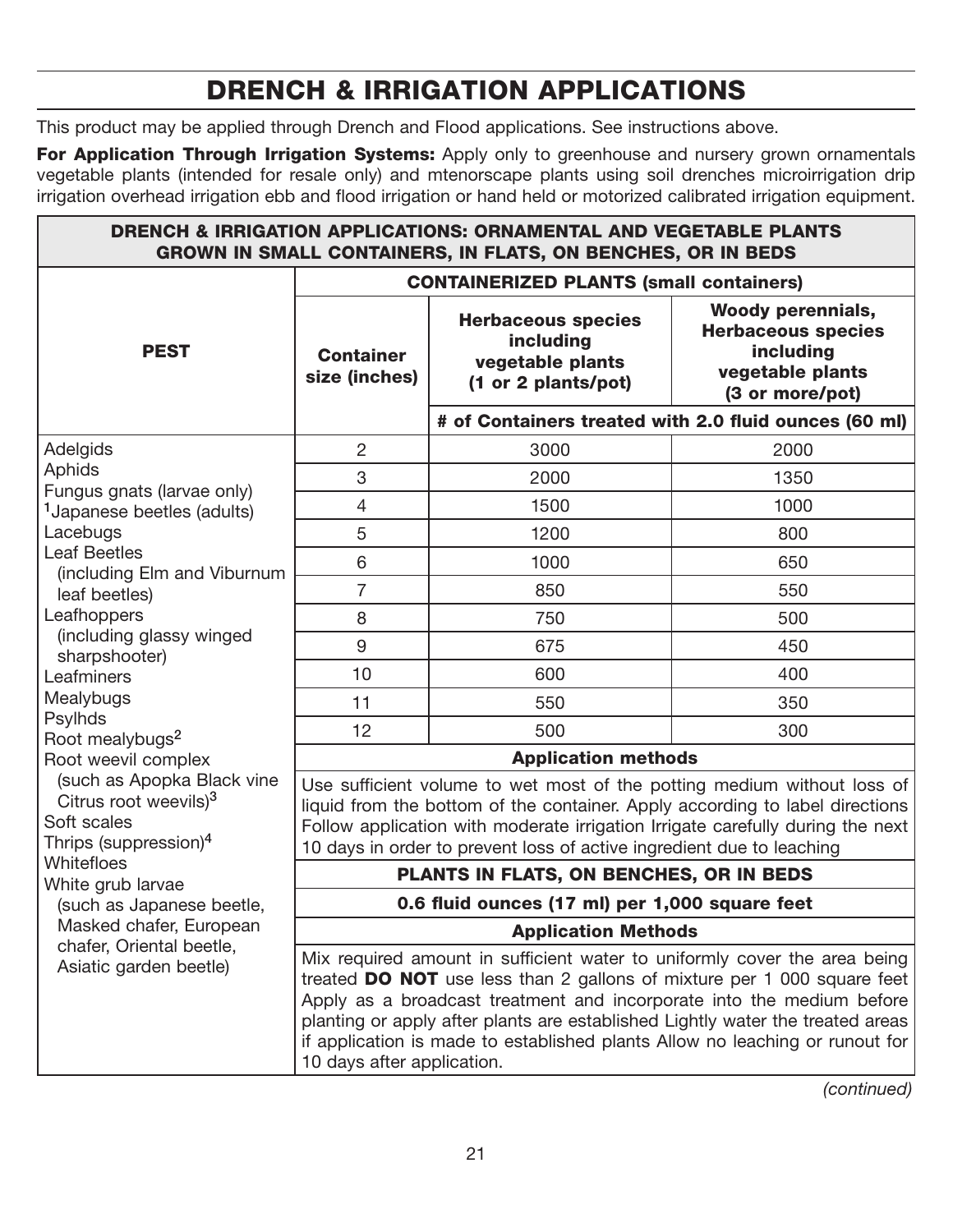#### DRENCH & IRRIGATION APPLICATIONS: ORNAMENTAL AND VEGETABLE PLANTS GROWN IN SMALL CONTAINERS, IN FLATS, ON BENCHES, OR IN BEDS *(cont.)*

#### Remarks

- <sup>1</sup> Fungus gnat larvae in the soil will be controlled by drench or incorporation No adult Fungus Gnat control Other foliar insect control is achieved by the uptake of this product from a healthy root system translocating the active ingredient up into the plant
- <sup>2</sup> Root Mealybug control will require a thorough drenching of containerized media Coverage is essential for control while minimizing the amount of leachate Rate 1.7 fluid ounces (50 ml) in 150 gallons of water
- <sup>3</sup> Citrus Root Weevil For use on non bearing citrus nursery stock
- <sup>4</sup> Thrips suppression on foliage only Thnps in buds and flowers will not be suppressed

#### **RESTRICTIONS**

- For outdoor plants grown in ground applications of this product cannot exceed a total of 25.6 fluid ounces (1.6 pints) (0.4 lb of active ingredient) per acre per year
- Use only on the following vegetable plants intended for resale: Broccoli, Chinese Broccoli, Broccoli Raab, Brussels Sprouts, Cabbage, Chinese Cabbage, Cauliflower, Collards, Eggplant, Ground Cherry, Kale, Kohlrabi, Lettuce, Mustard Greens, Pepinos, Peppers, Potatoes, Rape Greens, Sorghum, Sugarbeets, Tomatillo and Tomato

#### DRENCH AND IRRIGATION APPLICATIONS ORNAMENTAL AND VEGETABLE PLANTS GROWN IN LARGE CONTAINERS

**Application Instructions:** Use 1.7 fl. oz. (50 ml) of product in an appropriate amount of water to prevent leaching. 1.7 fl. oz. will treat the number of containers specified below based on container size.

| <b>Pests</b>                                                         | <b>Container Size</b><br>(gallons) | # of Containers<br>treated with 1.7 fluid<br>ounces (50 ml) |
|----------------------------------------------------------------------|------------------------------------|-------------------------------------------------------------|
| Adelgids                                                             | 1                                  | $340 - 244$                                                 |
| <b>Aphids</b>                                                        |                                    |                                                             |
| Fungus gnats (larvae only) <sup>1</sup><br>Japanese beetles (adults) |                                    |                                                             |
| Lacebugs                                                             | $\overline{2}$                     | 280-210                                                     |
| <b>Leaf Beetles</b>                                                  |                                    |                                                             |
| (including Elm and Viburnum leaf beetles)                            |                                    |                                                             |
| Leafhoppers                                                          | 3                                  | 220-165                                                     |
| (including glassy winged sharpshooter)                               |                                    |                                                             |
| Leafminers<br>Mealybugs                                              | 5                                  | 160-110                                                     |
| Psylhds                                                              |                                    |                                                             |
| Root mealybugs <sup>2</sup>                                          |                                    |                                                             |
| Root weevil complex                                                  | $\overline{7}$                     | 100-75                                                      |
| (such as Apopka Black vine                                           |                                    |                                                             |
| Citrus root) $3$                                                     | 10                                 | 60-45                                                       |
| Soft scales<br>Thrips (suppression) <sup>4</sup>                     |                                    |                                                             |
| <b>Whiteflies</b>                                                    |                                    |                                                             |
| White grub larvae                                                    | 15                                 | 40-30                                                       |
| (such as Japanese beetle                                             |                                    |                                                             |
| Masked chafers European chafer Oriental                              | 20                                 | $20 - 15$                                                   |
| beetle Asiatic garden beetle)                                        |                                    |                                                             |

*(continued)*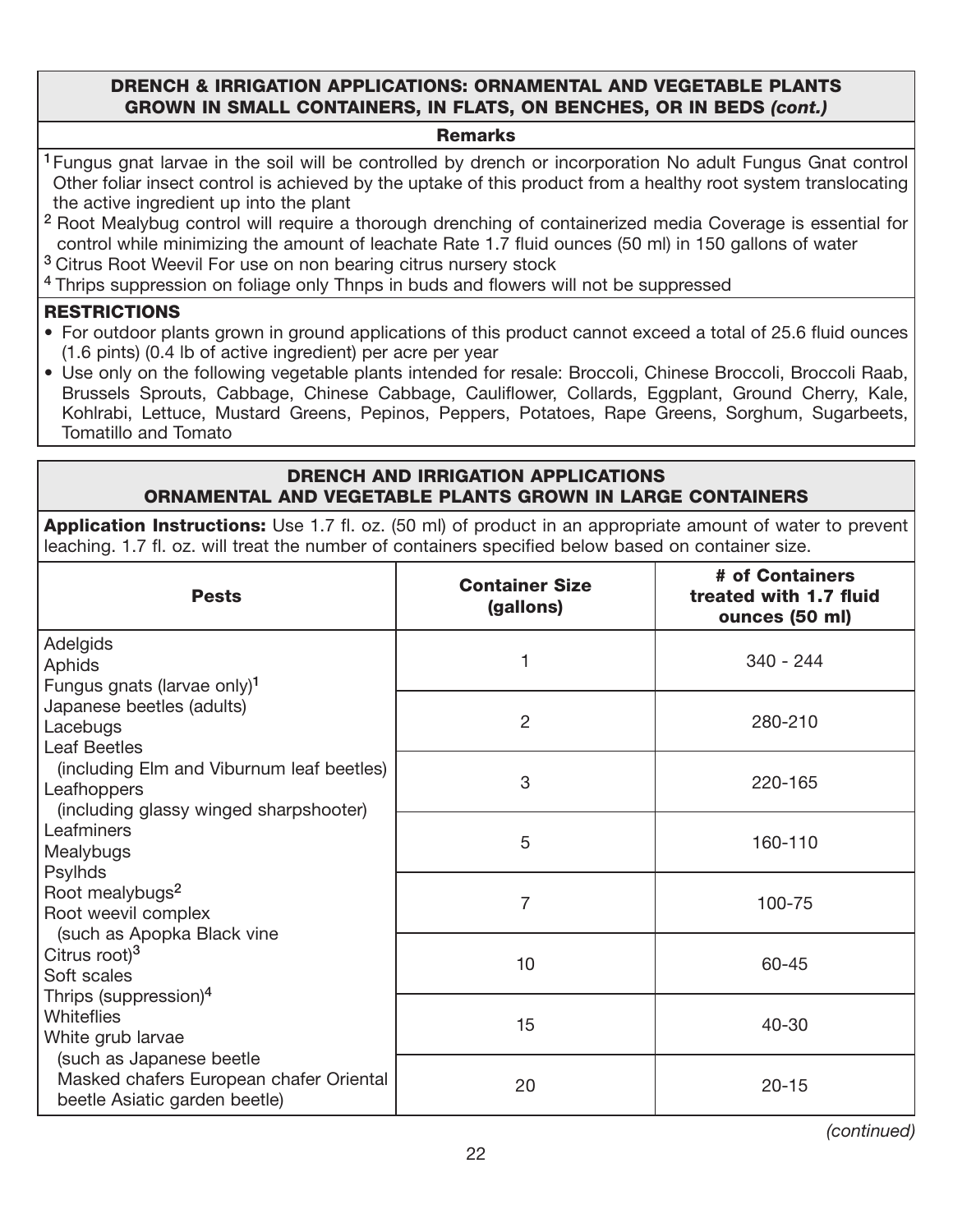#### DRENCH AND IRRIGATION APPLICATIONS ORNAMENTAL AND VEGETABLE PLANTS GROWN IN LARGE CONTAINERS *(cont.)*

#### Application Method

Apply in sufficient water to wet the potting medium. Make applications prior to egg hatch of the target pest. Irrigate moderately after application to move the active ingredient into the root zone.

#### **Remarks**

- <sup>1</sup> Fungus gnat larvae in the soil will be controlled by drench or incorporation No adult Fungus Gnat control Other foliar insect control is achieved by the uptake of this product from a healthy root system translocating the active ingredient up into the plant
- <sup>2</sup> Root Mealybug control will require a thorough drenching of containerized media Coverage is essential for control while minimizing the amount of leachate Rate 1.7 fluid ounces (50 ml) in 150 gallons of water
- <sup>3</sup> Citrus Root Weevil For use on non bearing citrus nursery stock

<sup>4</sup> Thrips suppression on foliage only Thnps in buds and flowers will not be suppressed

#### **RESTRICTIONS**

- For outdoor plants grown in ground applications of this product cannot exceed a total of 25.6 fluid ounces (1.6 pints) (0.4 lb of active ingredient) per acre per year
- Use only on the following vegetable plants intended for resale: Broccoli, Chinese Broccoli, Broccoli Raab, Brussels Sprouts, Cabbage, Chinese Cabbage, Cauliflower, Collards, Eggplant, Ground Cherry, Kale, Kohlrabi, Lettuce, Mustard Greens, Pepinos, Peppers, Potatoes, Rape Greens, Sorghum, Sugarbeets, Tomatillo and Tomato